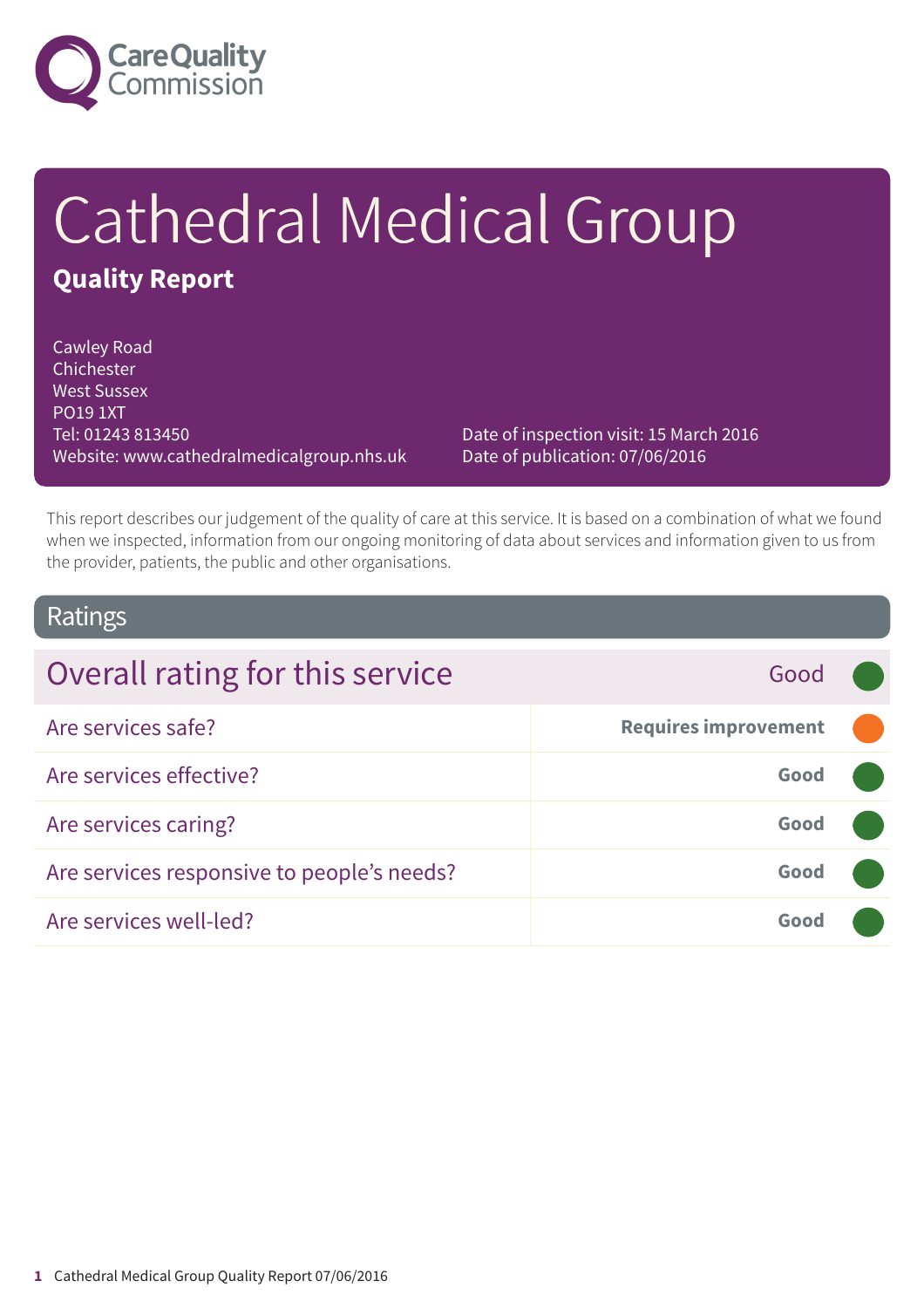### **Contents**

| Page           |
|----------------|
| $\overline{2}$ |
| $\overline{4}$ |
| $\overline{7}$ |
| 10             |
| 10             |
|                |
| 11             |
| 11             |
| 11             |
| 11             |
| 13             |
| 24             |
|                |

### Overall summary

#### **Letter from the Chief Inspector of General Practice**

We carried out an announced comprehensive inspection at Cathedral Medical Group on 15 March 2016. Overall the practice is rated as good.

Our key findings across all the areas we inspected were as follows:

- There was an open and transparent approach to safety and an effective system in place for reporting and recording significant events.
- Risks to patients were assessed and well managed. However the practice did not have comprehensive arrangements in place for the safe management of medicines.
- One member of staff and one volunteer had not had the necessary recruitment checks undertaken before employment.
- Staff assessed patients' needs and delivered care in line with current evidence based guidance. Staff had been trained to provide them with the skills, knowledge and experience to deliver effective care and treatment.
- Patients said they were treated with compassion, dignity and respect and they were involved in their care and decisions about their treatment.
- Information about services and how to complain was available and easy to understand. Improvements were made to the quality of care as a result of complaints and concerns.
- Patients said they found it easy to make an appointment with a named GP and there was continuity of care, with urgent appointments available the same day.
- The practice had good facilities and was well equipped to treat patients and meet their needs.
- There was a clear leadership structure and staff felt supported by management. The practice proactively sought feedback from staff and patients, which it acted on.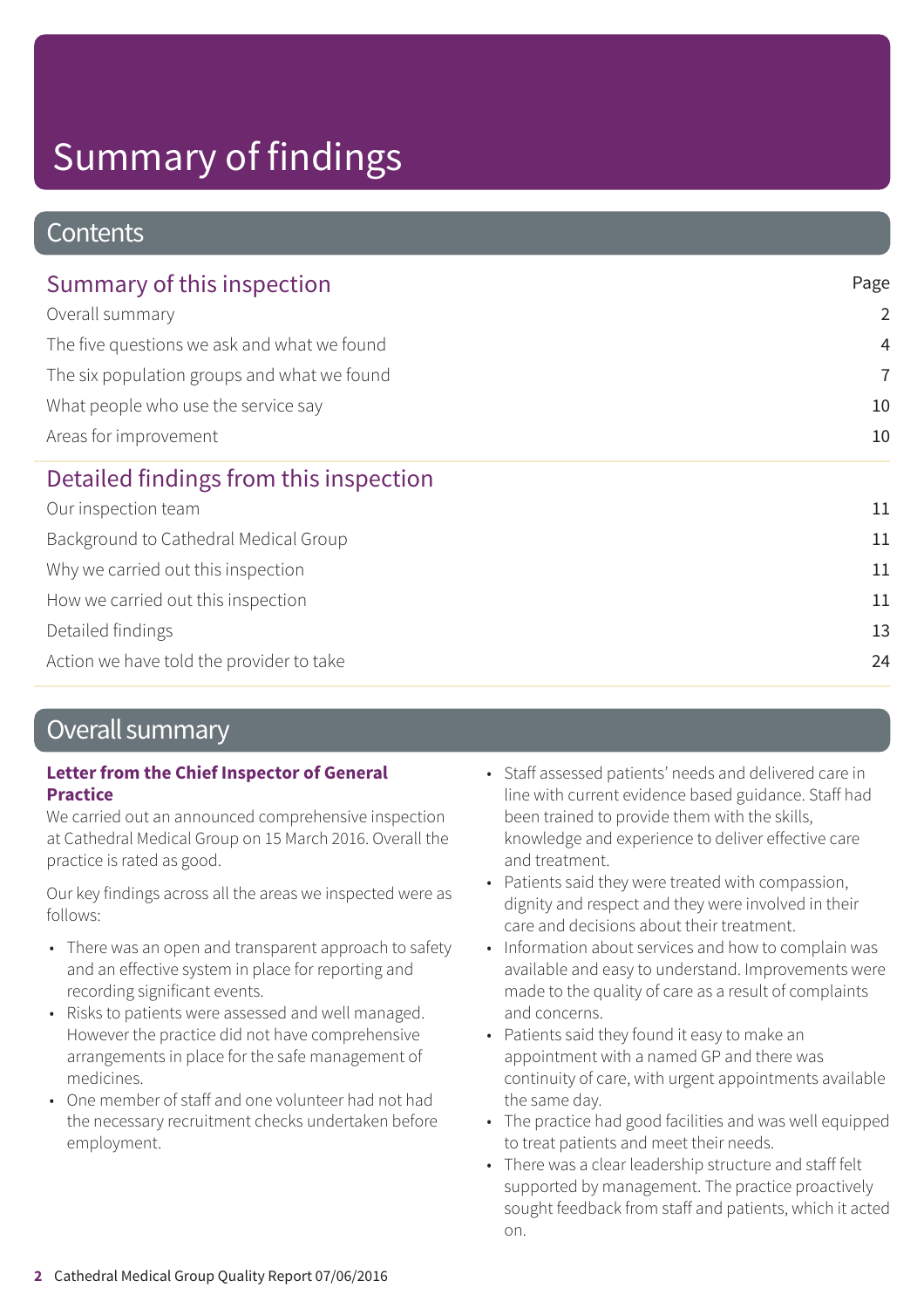• The provider was aware of and complied with the requirements of the duty of candour.

The areas where the provider must make improvements are:

- Ensure all staff have received either a disclosure and barring service check (DBS) or an associated risk assessment.
- Put arrangements in place for the safe management of medicines.

The area where the provider should make improvements is:

• The practice should continue to improve their appointments system and look at ways of improving the emergency appointments system to include seeking advice from outside of the practice.

- Continue to look at ways of reducing the number of patients excepted from Quality and Outcomes Framework (QOF) calculations in line with local and national results.
- Put an action plan in place to help improve the levels of patient satisfaction with the helpfulness of receptionists.
- **Professor Steve Field** CBE FRCP FFPH FRCGPChief Inspector of General Practice

#### **Professor Steve Field (CBE FRCP FFPH FRCGP)**

Chief Inspector of General Practice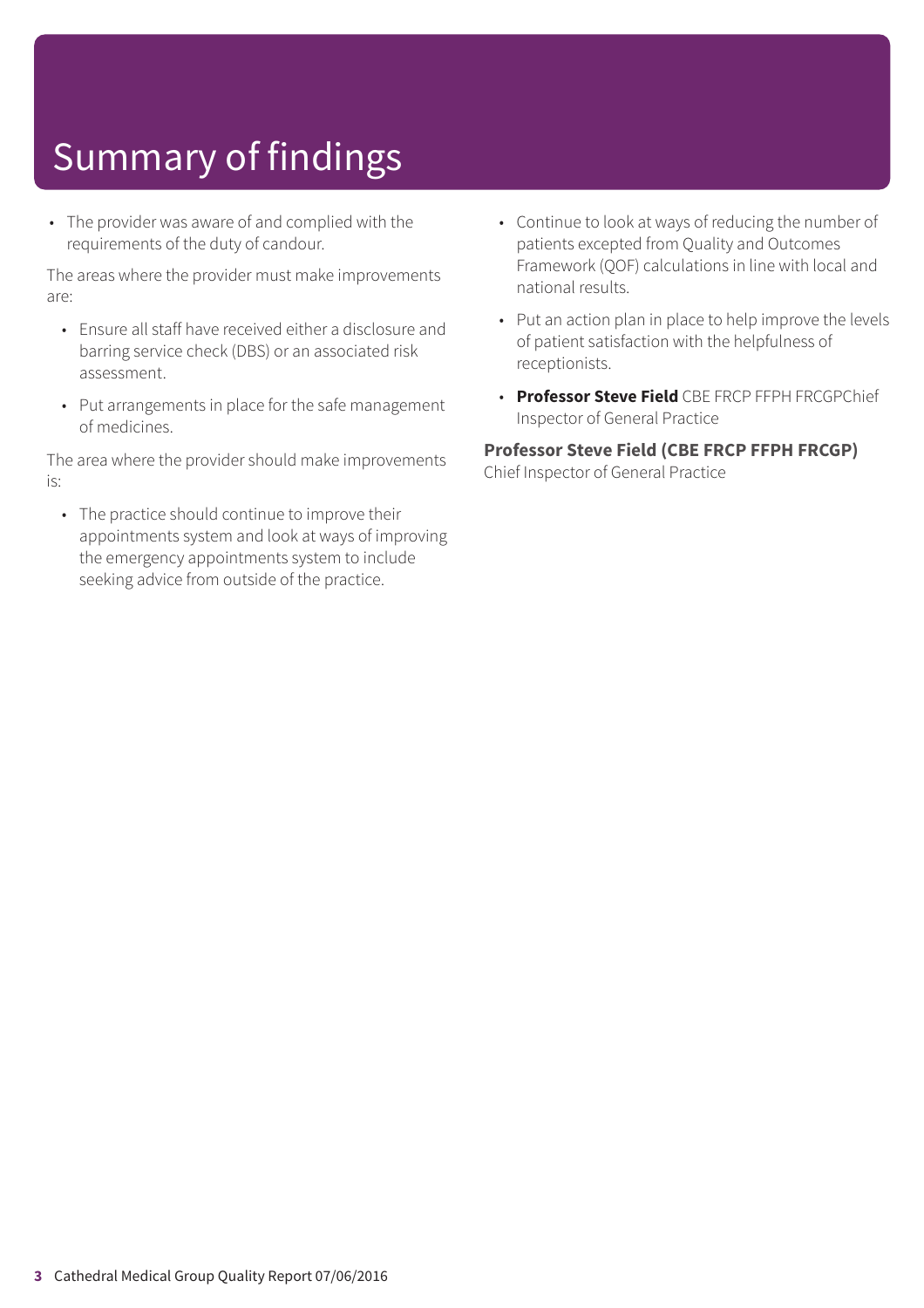### The five questions we ask and what we found

We always ask the following five questions of services.

#### **Are services safe?**

The practice is rated as requires improvement for providing safe services.

- There was an effective system in place for reporting and recording significant events
- Lessons were shared to make sure action was taken to improve safety in the practice.
- When things went wrong patients received reasonable support, truthful information, and a written apology. They were told about any actions to improve processes to prevent the same thing happening again.
- The practice had clearly defined and embedded systems, processes and practices in place to keep patients safe and safeguarded from abuse
- Risks to patients were assessed and well managed. However the practice did not have arrangements in place for the safe management of medicines.
- Not all clinical staff had the necessary recruitment checks undertaken before employment.

#### **Are services effective?**

The practice is rated as good for providing effective services.

- Data from the Quality and Outcomes Framework (QOF) showed patient outcomes were at or above average compared to the national average.
- Staff assessed needs and delivered care in line with current evidence based guidance.
- Clinical audits demonstrated quality improvement.
- Staff had the skills, knowledge and experience to deliver effective care and treatment.
- There was evidence of appraisals and personal development plans for all staff.
- Staff worked with other health care professionals to understand and meet the range and complexity of patients' needs.
- The practice ran a weekly leg ulcer clinic for patients requiring complex wound care. We saw evidence of improvements in care and treatment response time for these patients.

#### **Are services caring?**

The practice is rated as good for providing caring services.

**Requires improvement –––**

**Good –––**

**4** Cathedral Medical Group Quality Report 07/06/2016

**Good –––**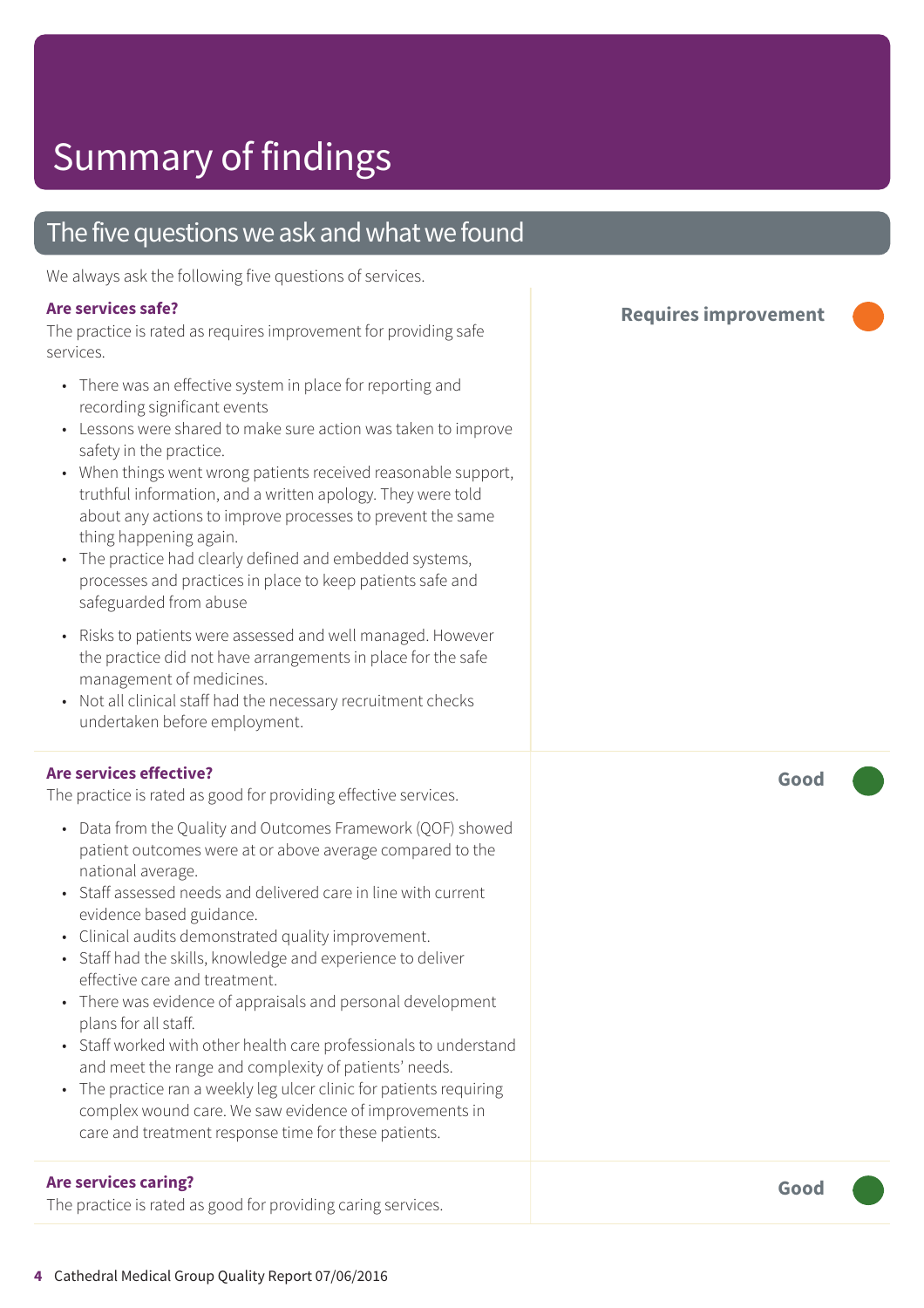- Data from the national GP patient survey showed patients rated the practice higher than others for several aspects of care.
- Patients said they were treated with compassion, dignity and respect and they were involved in decisions about their care and treatment.
- Information for patients about the services available was easy to understand and accessible.
- We saw staff treated patients with kindness and respect, and maintained patient and information confidentiality.

#### **Are services responsive to people's needs?**

The practice is rated as good for providing responsive services.

- Practice staff reviewed the needs of its local population and engaged with the NHS England Area Team and clinical commissioning group to secure improvements to services where these were identified.
- Patients said they found it easy to make an appointment with a named GP and there was continuity of care, with urgent appointments available the same day.
- The practice had good facilities and was well equipped to treat patients and meet their needs.
- Information about how to complain was available and easy to understand and evidence showed the practice responded quickly to issues raised. Learning from complaints was shared with staff and other stakeholders.

#### **Are services well-led?**

The practice is rated as good for being well-led.

- The practice had a clear vision and strategy to deliver high quality care and promote good outcomes for patients. Staff were clear about the vision and their responsibilities in relation to it.
- There was a clear leadership structure and staff felt supported by management. The practice had a number of policies and procedures to govern activity and held regular governance meetings.
- There was an overarching governance framework which supported the delivery of the strategy and good quality care. This included arrangements to monitor and improve quality and identify risk.

**Good –––**

**Good –––**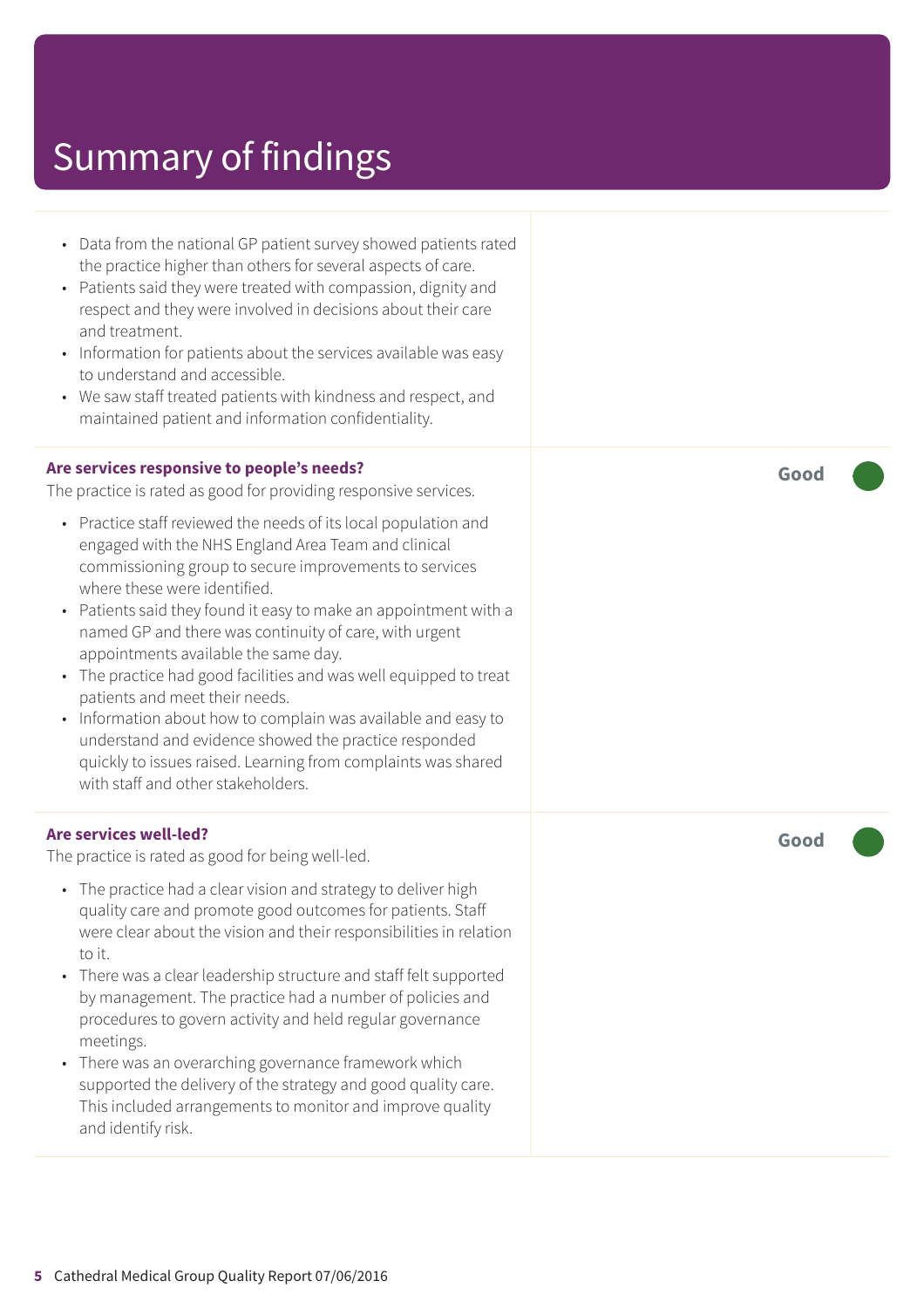- The provider was aware of and complied with the requirements of the duty of candour. The partners encouraged a culture of openness and honesty. The practice had systems in place for notifiable safety incidents and ensured this information was shared with staff to ensure appropriate action was taken
- The practice proactively sought feedback from staff and patients, which it acted on. The patient participation group was active.
- There was a strong focus on continuous learning and improvement at all levels.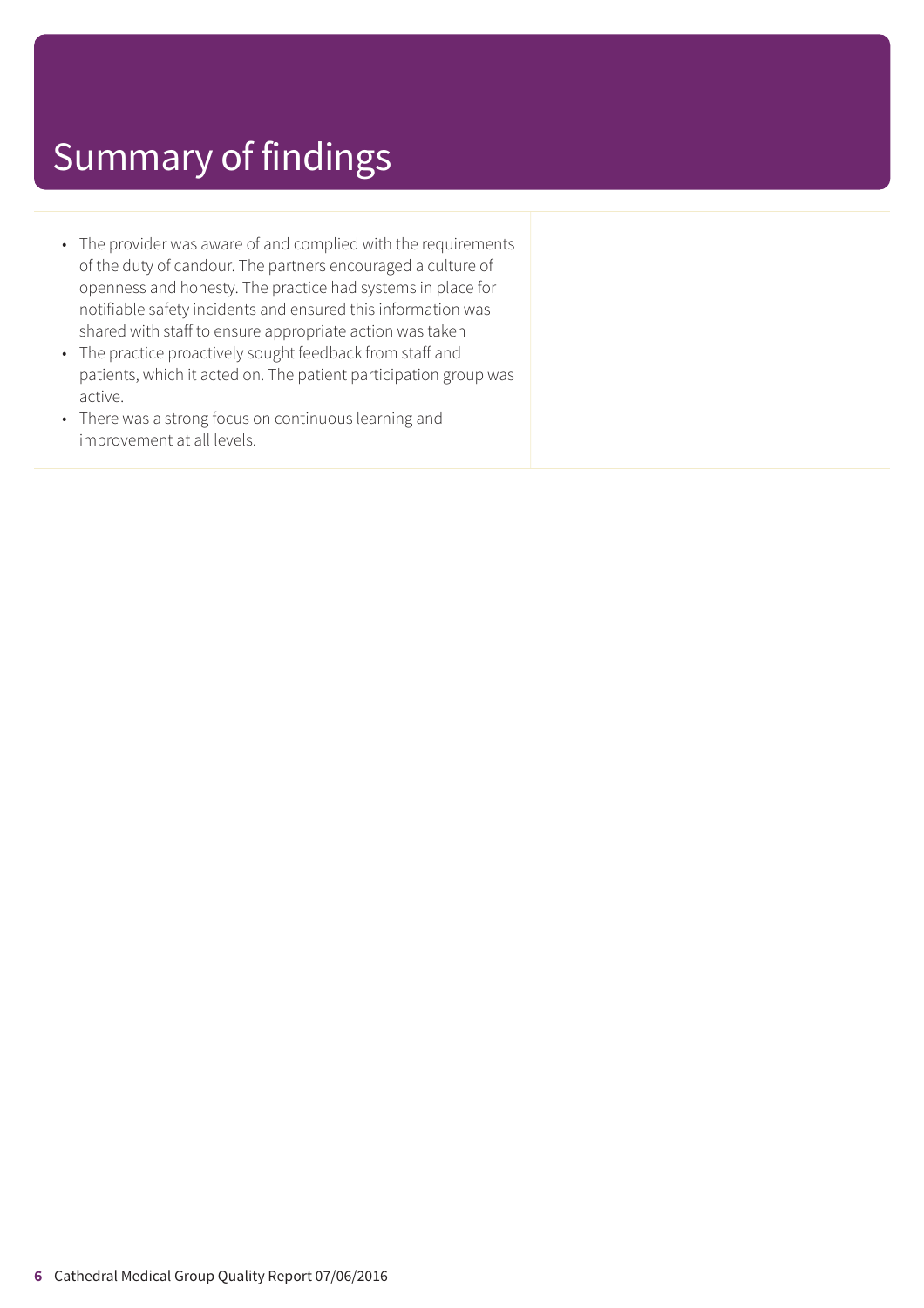### The six population groups and what we found

We always inspect the quality of care for these six population groups.

#### **Older people**

The practice is rated as good for the care of older people.

- The practice offered proactive, personalised care to meet the needs of the older people in its population.
- The practice was responsive to the needs of older people, and offered home visits and urgent appointments for those with enhanced needs.
- The practice ran a weekly leg ulcer clinic for patients requiring complex wound care. We saw evidence of improvements in care and treatment response time for these patients.

#### **People with long term conditions**

The practice is rated as good for the care of people with long-term conditions.

- Nursing staff had lead roles in chronic disease management and patients at risk of hospital admission were identified as a priority.
- The practice ran the Diabetes Year of Care initiative and operated a one stop shop for diabetic patients who were unable to engage in this process.
- Longer appointments and home visits were available when needed.

#### **Families, children and young people**

The practice is rated as good for the care of families, children and young people.

- There were systems in place to identify and follow up children living in disadvantaged circumstances and who were at risk, for example, children and young people who had a high number of A&E attendances. Immunisation rates were relatively high for all standard childhood immunisations.
- Patients told us that children and young people were treated in an age-appropriate way and were recognised as individuals, and we saw evidence to confirm this.
- The practice's uptake for the cervical screening programme was 82%, which was comparable to the clinical commissioning group (CCG) average of 83% and the national average of 82%.
- Appointments were available outside of school hours and the premises were suitable for children and babies.

**Good –––**

**Good –––**

**Good –––**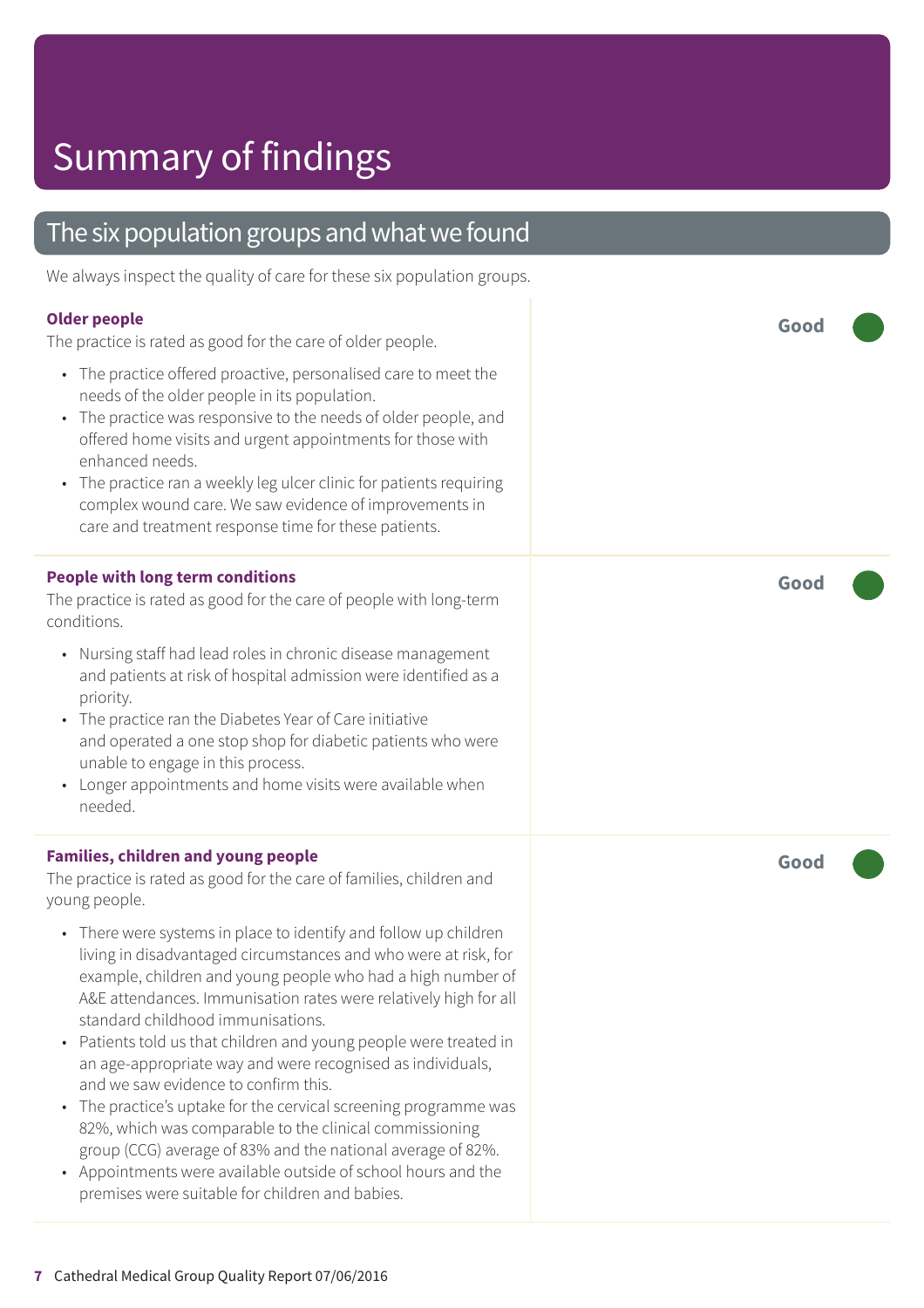• We saw positive examples of joint working with midwives and health visitors. A midwifery clinic was held in the practice every week.

#### **Working age people (including those recently retired and students)**

The practice is rated as good for the care of working-age people (including those recently retired and students).

- The needs of the working age population, those recently retired and students had been identified and the practice had adjusted the services it offered to ensure these were accessible, flexible and offered continuity of care.
- The practice was proactive in offering online services as well as a full range of health promotion and screening that reflects the needs for this age group.
- A team of administration staff from the practice attended the local university fair for first year students every year to encourage them to register and provide them with information on how to access services.

#### **People whose circumstances may make them vulnerable**

The practice is rated as good for the care of people whose circumstances may make them vulnerable.

- The practice held a register of patients living in vulnerable circumstances including homeless people, travellers and those with a learning disability.
- The practice offered longer appointments for patients with a learning disability.
- The practice regularly worked with other health care professionals in the case management of vulnerable patients.
- The practice informed vulnerable patients about how to access various support groups and voluntary organisations.
- Staff knew how to recognise signs of abuse in vulnerable adults and children. Staff were aware of their responsibilities regarding information sharing, documentation of safeguarding concerns and how to contact relevant agencies in normal working hours and out of hours.

#### **People experiencing poor mental health (including people with dementia)**

The practice is rated as good for the care of people experiencing poor mental health (including people with dementia).

**Good –––**

**Good –––**

**Good –––**

 $\bullet \quad \lt>$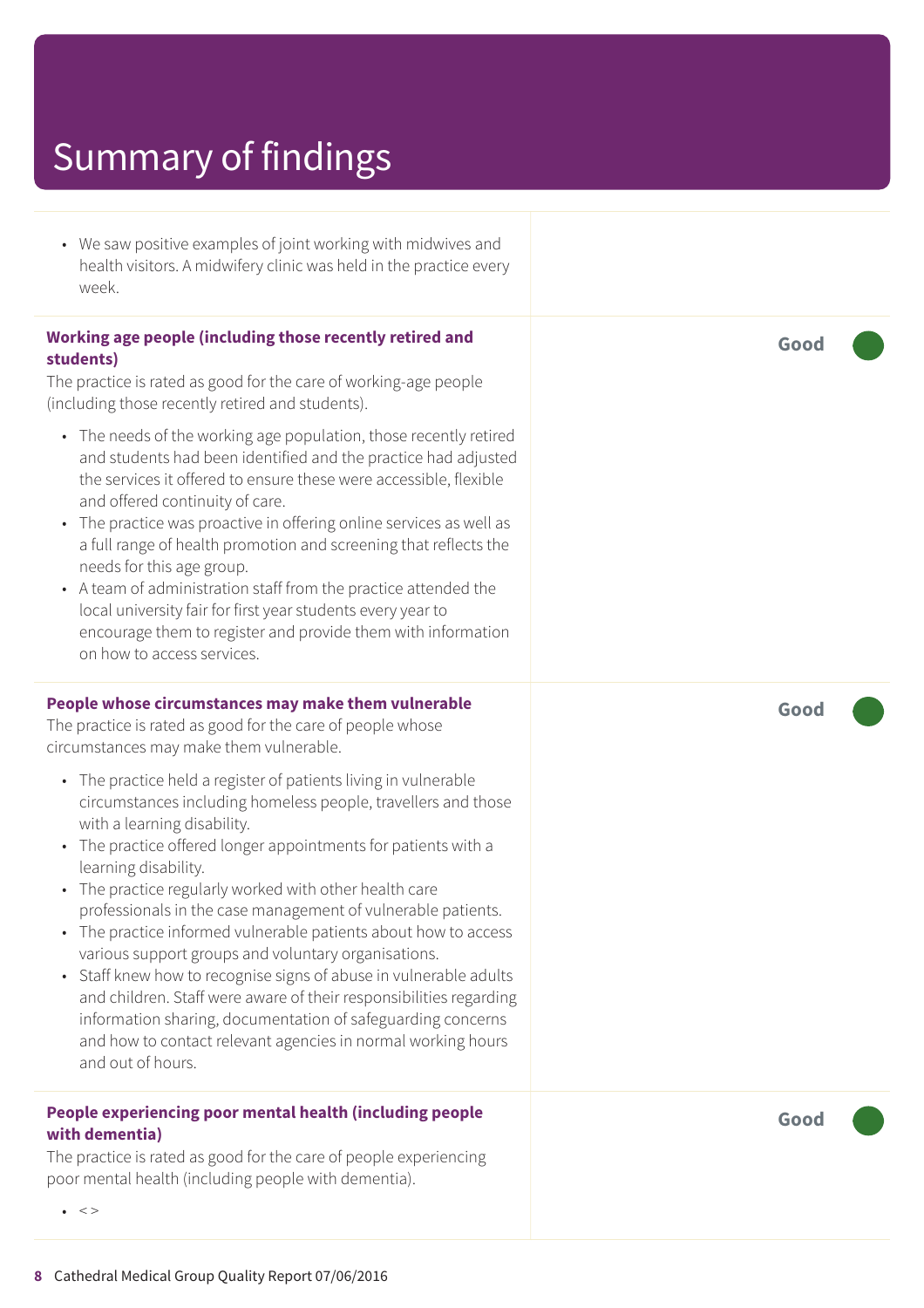The practice regularly worked with multi-disciplinary teams in the case management of patients experiencing poor mental health, including those with dementia.

- The practice carried out advance care planning for patients with dementia.
- The practice had told patients experiencing poor mental health about how to access various support groups and voluntary organisations.
- The practice had a system in place to follow up patients who had attended accident and emergency where they may have been experiencing poor mental health.
- Staff had a good understanding of how to support patients with mental health needs and dementia.
- A counselling service was held within the practice.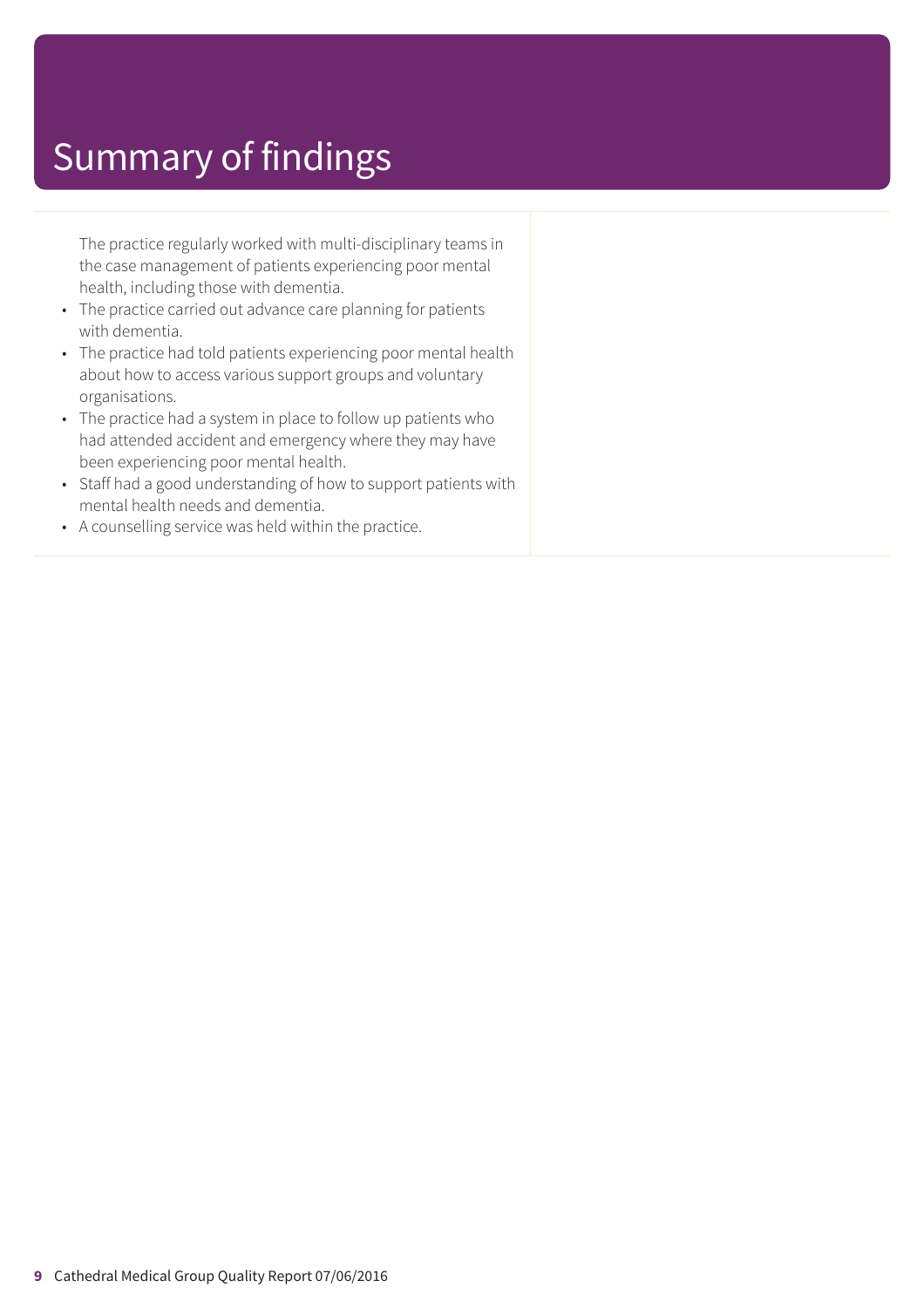### What people who use the service say

The national GP patient survey results were published on January 2016. The results showed the practice was performing below local and national averages. 260 survey forms were distributed and 110 were returned. This represented 1% of the practice's patient list.

- 60% of patients found it easy to get through to this practice by phone, which is below the clinical commissioning group (CCG) average of 73% and the national average of 73%.
- 70% of patients were able to get an appointment to see or speak to someone the last time they tried compared which is below the CCG average of 77% and the national average of 76%.
- 73% of patients described the overall experience of this GP practice as good, which is below the CCG average of 86% and the national average of 85%.
- 71% of patients said they would recommend this GP practice to someone who has just moved to the local area, which is below the CCG average of 80% and national average of 79%.

The practice told us they had made changes to the appointments system since the results of this survey were published by having more staff available to answer the

phones during busy times and changing the appointments system so that more urgent appointments were made available. The review of the appointments system was on going.

As part of our inspection we also asked for CQC comment cards to be completed by patients prior to our inspection. We received 15 comment cards which were all very positive about the standard of care received. Patients commented on the friendly and professional approach of the staff and found the appointments system to be convenient for their needs.

We spoke with six patients during the inspection. All six patients said they were satisfied with the care they received and thought staff were approachable, committed and caring. However, there was less satisfaction with the appointments system; patients commented that they could not always get an appointment in advance and that it was difficult to get through by phone to book an urgent appointment. The practice told us they were planning to continue their review of the appointments system.

We reviewed the latest results from the friends and family test in February 2016, which received 4 responses. This showed that 75% of respondents would recommend the practice.

### Areas for improvement

#### **Action the service MUST take to improve**

- Ensure all staff have received either a disclosure and barring service check (DBS) or an associated risk assessment.
- Put arrangements in place to address the gaps identified for the safe management of medicines.

#### **Action the service SHOULD take to improve**

- The practice should continue to improve their appointments system and look at ways of improving the emergency appointments system to include seeking advice from outside of the practice.
- Continue to look at ways of reducing the number of patients excepted from Quality and Outcomes Framework (QOF) calculations in line with local and national results.
- Put an action plan in place to help improve the levels of patient satisfaction with the helpfulness of receptionists.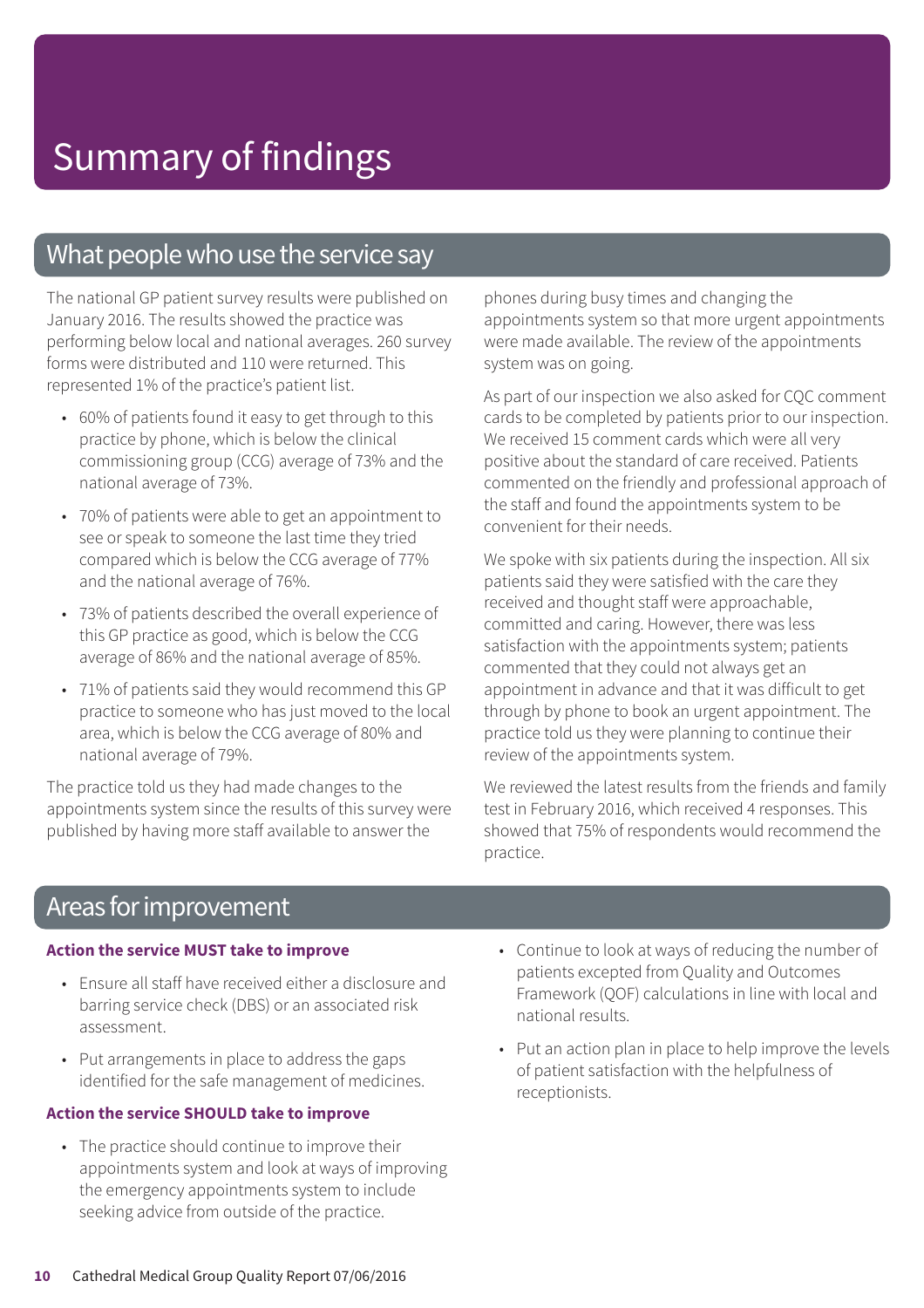

# Cathedral Medical Group **Detailed findings**

### Our inspection team

#### **Our inspection team was led by:**

Our inspection team was led by a CQC lead inspector**.** The team included a GP specialist adviser, a practice manager specialist adviser and a CQC pharmacist.

## **Background to Cathedral Medical Group**

Cathedral Medical Group is located on Cawley Road in Chichester, West Sussex. The practice provides services for approximately 13,079 patients living within the Chichester area. The practice holds a personal medical services (PMS) contract with NHS England (NHSE). PMS contracts are locally agreed between the NHSE and a GP practice. The practice has relatively large numbers of people over 65 compared to the national average and a higher number of patients aged between 18 and 24. Deprivation amongst children and older people is very low when compared to the population nationally. The practice has more patients with long standing health conditions and health related problems affecting their daily lives than the national average, which could mean an increased demand for GP services. The practice has an on-site dispensary.

As well as a team of five GP partners and four salaried GPs (three male and six female), the practice also employs eight practice nurses and four health care assistants. It also employs four dispensary staff. A practice manager and a business manager are employed, supported by a team of receptionists and administrative clerks.

The practice is a training practice for GP trainees and foundation level two doctors and for pre-registration nurses.

The practice is open between 8am and 6pm on weekdays. Extended hours appointments are available to accommodate people who may not be able to attend during normal hours on Mondays from 7am to 8am and from 6.30pm to 8.50pm and on Wednesdays from 6.30pm to 7.30pm. There are phone appointments available with GPs throughout the day according to patient need. Routine appointments are bookable up to six weeks in advance. Patients are able to book appointments by phone, online or in person.

Patients requiring a GP outside of normal working hours are advised to contact the NHS GP out of hours service on telephone number 111. Patients are provided information on how to access this service on the practice website and on the telephone answering message.

The practice is registered to provide the regulated activities of diagnostic and screening procedures; treatment of disease, disorder and injury; maternity and midwifery services; family planning; and surgical procedures.

## Why we carried out this inspection

We carried out a comprehensive inspection of this service under Section 60 of the Health and Social Care Act 2008 as part of our regulatory functions. The inspection was planned to check whether the provider is meeting the legal requirements and regulations associated with the Health and Social Care Act 2008, to look at the overall quality of the service, and to provide a rating for the service under the Care Act 2014.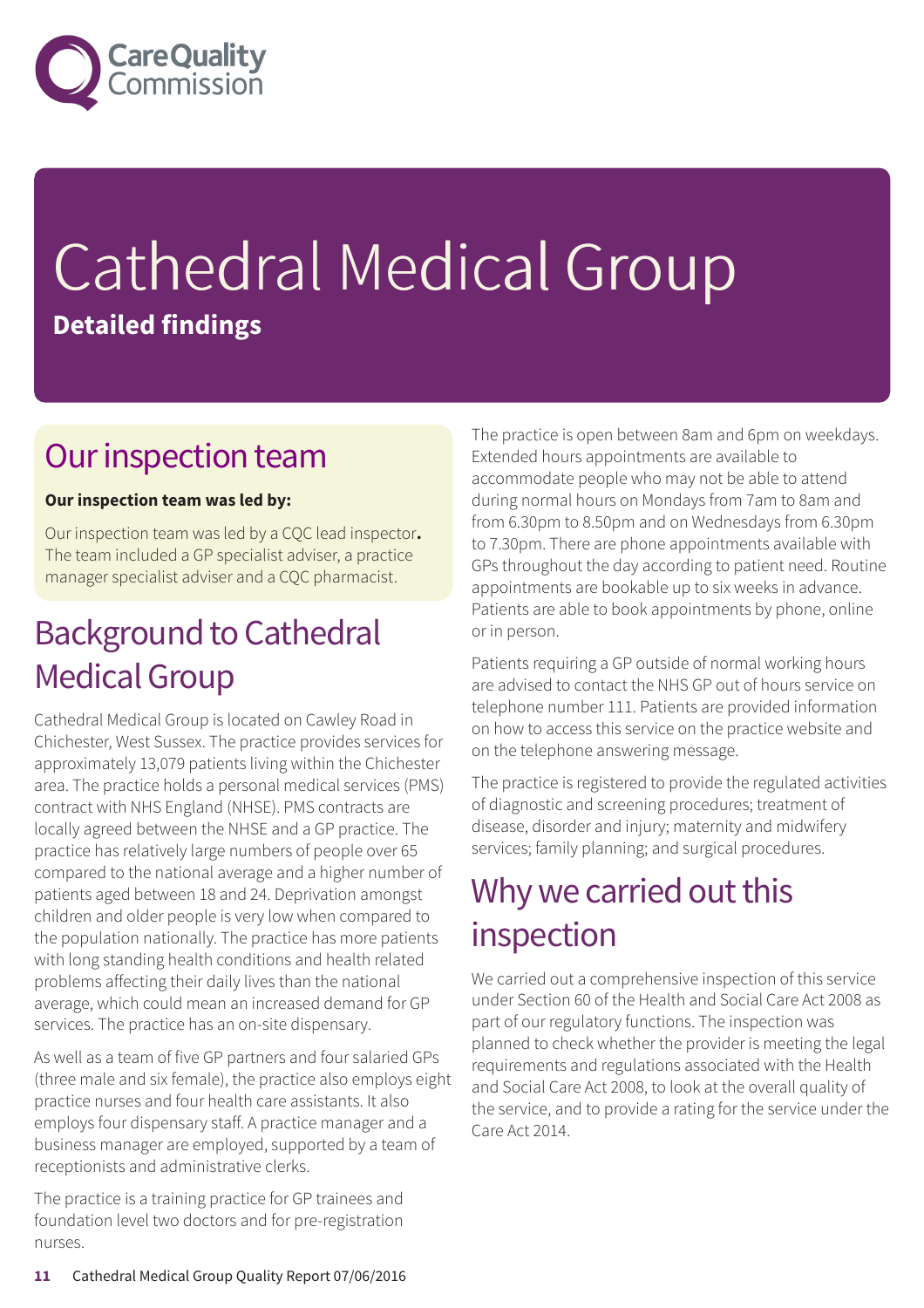# Detailed findings

### How we carried out this inspection

Before visiting, we reviewed a range of information we hold about the practice and asked other organisations to share what they knew. We carried out an announced visit on 25 February 2016. During our visit we:

- Spoke with a range of staff (the practice manager, GP, nursing, pharmacy and administrative team) and spoke with patients who used the service.
- Reviewed an anonymised sample of the personal care or treatment records of patients.
- Reviewed comment cards where patients and members of the public shared their views and experiences of the service.

To get to the heart of patients' experiences of care and treatment, we always ask the following five questions:

- Is it safe?
- Is it effective?
- Is it caring?
- Is it responsive to people's needs?
- Is it well-led?

We also looked at how well services were provided for specific groups of people and what good care looked like for them. The population groups are:

- Older people
- People with long-term conditions
- Families, children and young people
- Working age people (including those recently retired and students)
- People whose circumstances may make them vulnerable
- People experiencing poor mental health (including people with dementia)

Please note that when referring to information throughout this report, for example any reference to the Quality and Outcomes Framework data, this relates to the most recent information available to the CQC at that time.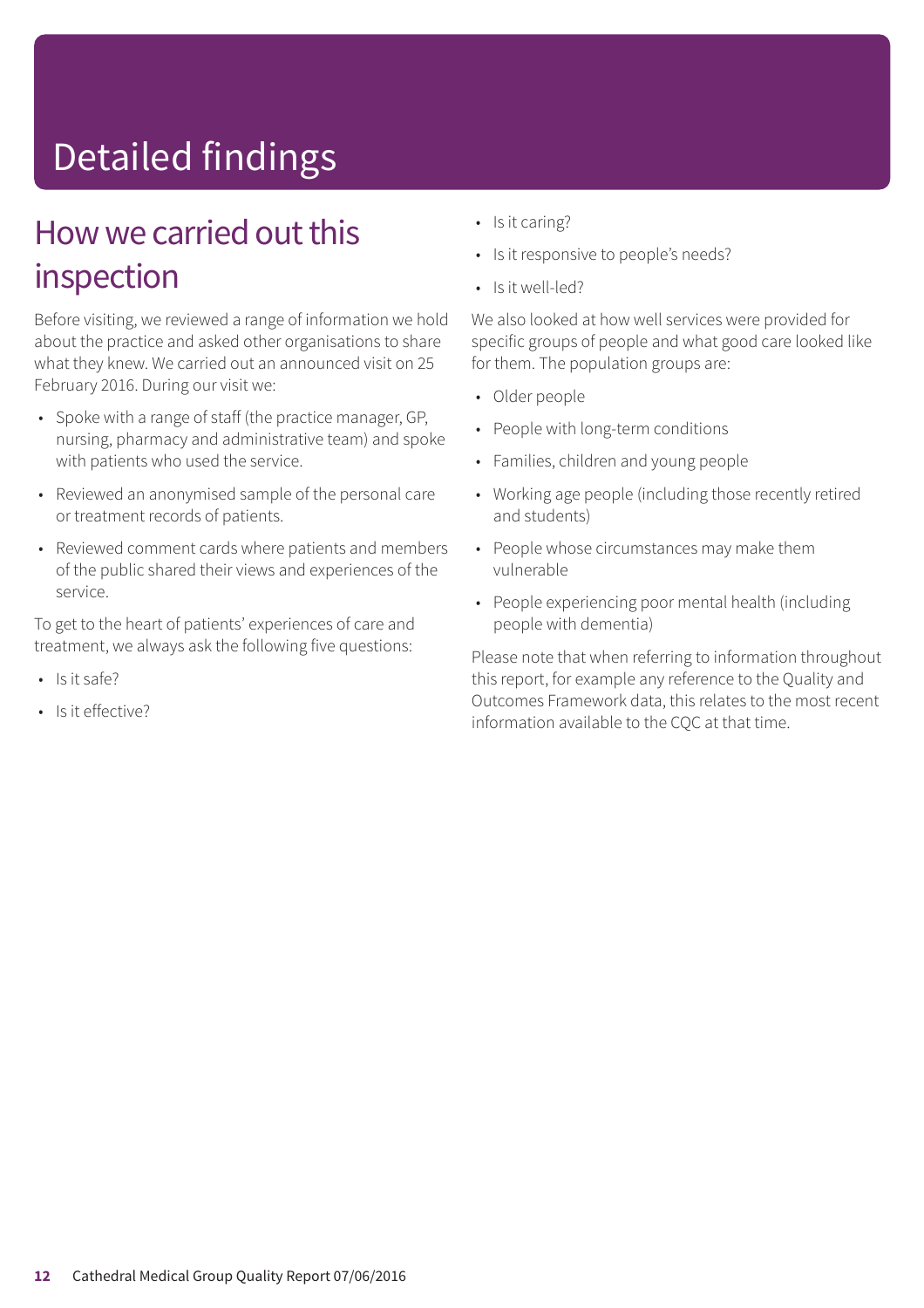# Are services safe?

## **Our findings**

#### **Safe track record and learning**

There was an effective system in place for reporting and recording significant events.

- Staff told us they would inform the practice manager of any incidents and there was a recording form available on the practice's computer system. The incident recording form supported the recording of notifiable incidents under the duty of candour. (The duty of candour is a set of specific legal requirements that providers of services must follow when things go wrong with care and treatment).
- We saw evidence that when things went wrong with care and treatment, patients were informed of the incident, received reasonable support, truthful information, a written apology and were told about any actions to improve processes to prevent the same thing happening again.

We reviewed safety records, incident reports, patient safety alerts and minutes of meetings where these were discussed. The practice had recorded and discussed 16 significant events in the last 15 months and had carried out a thorough analysis of each with outcomes clearly documented. We saw evidence that lessons were shared and action was taken to improve safety in the practice. For example, a trainee GP had submitted a referral for a patient incorrectly which meant the patient did not receive a corresponding appointment. This was noticed by a member of the administration team who took action to assure the patient was correctly referred. As a result of this incident the induction for clinical staff was reviewed to include time spent with the administration team who were able to teach GPs and nurses the correct process for referrals.

#### **Overview of safety systems and processes**

The practice had clearly defined and embedded systems, processes and practices in place to keep patients safe and safeguarded from abuse, which included:

• Arrangements were in place to safeguard children and vulnerable adults from abuse. These arrangements reflected relevant legislation and local requirements. Policies were accessible to all staff. The policies clearly outlined who to contact for further guidance if staff had concerns about a patient's welfare. There was a lead member of staff for safeguarding. The GPs attended safeguarding meetings when possible and always provided reports where necessary for other agencies. Staff demonstrated they understood their responsibilities and all had received training on safeguarding children and vulnerable adults relevant to their role. GPs were trained to child safeguarding level three. Nurses were trained to child safeguarding level two.

- Notices in the waiting room and in consulting rooms advised patients that chaperones were available if required. All staff who acted as chaperones were trained for the role and had received a Disclosure and Barring Service (DBS) check. (DBS
- The practice maintained appropriate standards of cleanliness and hygiene. We observed the premises to be clean and tidy. One of the practice nurses was the infection control clinical lead who liaised with the local infection prevention teams to keep up to date with best practice. There was an infection control protocol in place and staff had received up to date training. Annual infection control audits were undertaken and we saw evidence that action was taken to address any improvements identified as a result.
- The arrangements for managing medicines, including emergency medicines in the practice did not always keep patients safe (including obtaining, prescribing, recording, handling, storing, security and disposal). Two vaccine refrigerators were unlocked in an area with public access. Processes were in place for handling repeat prescriptions which included the review of high risk medicines. However, prescriptions dispensed via the in house dispensary were signed by the GP after the patient had collected the medicines. The practice carried out regular medicines audits, with the support of the local CCG pharmacy teams, to ensure prescribing was in line with best practice guidelines for safe prescribing. Blank prescription forms and pads were securely stored and there were systems in place to monitor their use. Patient group directions had been adopted by the practice to allow nurses to administer medicines in line with legislation. Health care assistants were trained to administer vaccines and medicines against a patient specific prescription or direction from a prescriber.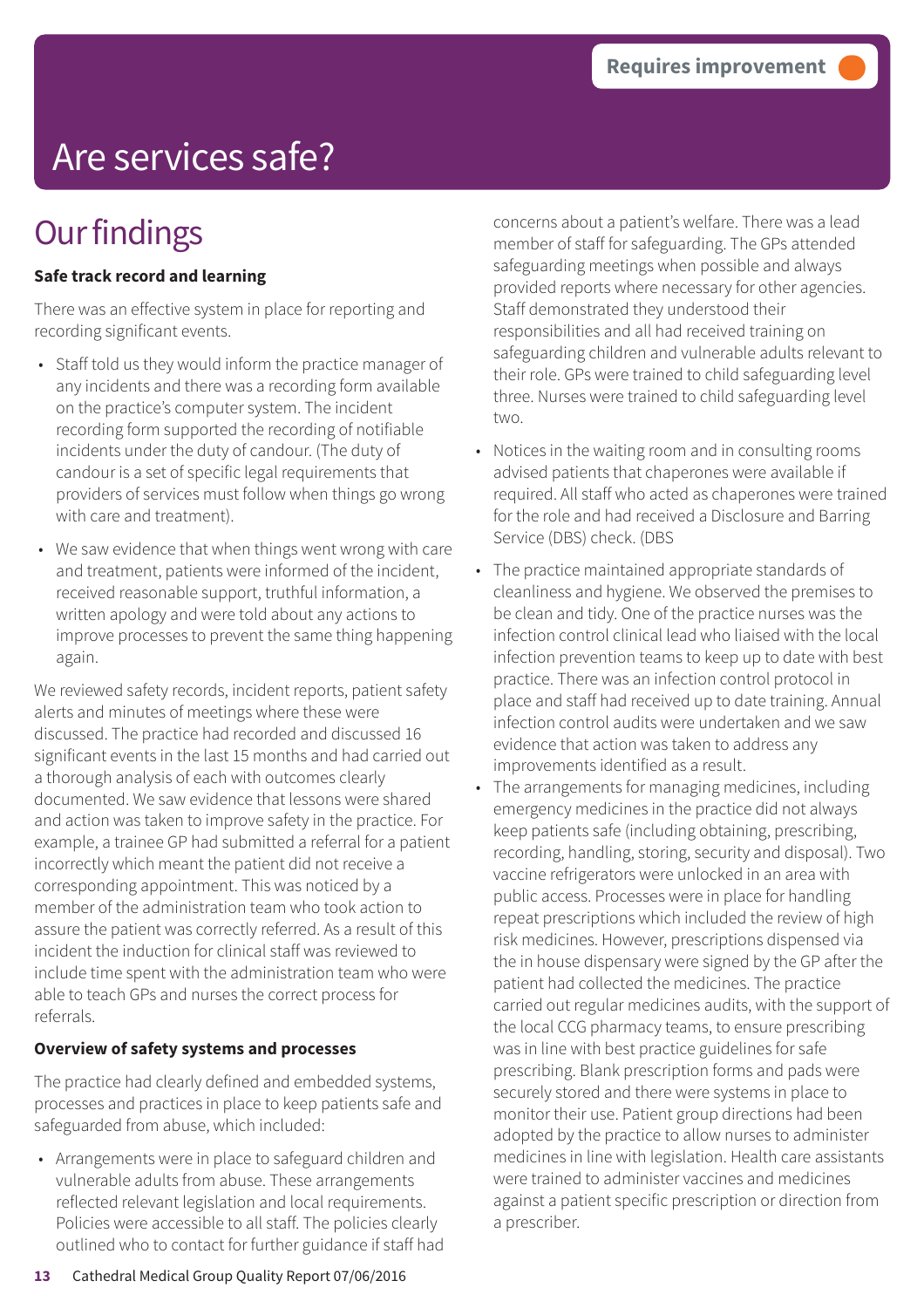## Are services safe?

- There was a named GP responsible for the dispensary and all members of staff involved in dispensing medicines had received appropriate training and had opportunities for continuing learning and development. Any medicines incidents or 'near misses' were recorded for learning and the practice had a system in place to monitor the quality of the dispensing process. Dispensary staff showed us standard procedures which covered all aspects of the dispensing process (these are written instructions about how to safely dispense medicines).
- The practice held stocks of controlled drugs (medicines that require extra checks and special storage because of their potential misuse) and had procedures in place to manage them safely. There were arrangements in place for the destruction of controlled drugs.
- We reviewed three personnel files and found most of the appropriate recruitment checks had been undertaken prior to employment. For example, proof of identification, references, qualifications, registration with the appropriate professional body. However, the practice could not provide appropriate checks through the Disclosure and Barring Service (DBS) for one nurse and one health care assistant. (DBS checks identify whether a person has a criminal record or is on an official list of people barred from working in roles where they may have contact with children or adults who may be vulnerable). All clinical staff require a DBS check to ensure they are of suitable character.
- A volunteer driver provided a medicines delivery service; however, a DBS had not been undertaken and the practice had not performed an associated risk assessment.

#### **Monitoring risks to patients**

Risks to patients were assessed and well managed.

• There were procedures in place for monitoring and managing risks to patient and staff safety. There was a health and safety policy available with a poster in the reception office which identified local health and safety representatives. The practice had up to date fire risk assessments and carried out regular fire drills. All

electrical equipment was checked to ensure the equipment was safe to use and clinical equipment was checked to ensure it was working properly. The practice had a variety of other risk assessments in place to monitor safety of the premises such as control of substances hazardous to health and infection control and legionella (Legionella is a term for a particular bacterium which can contaminate water systems in buildings).

- Arrangements were in place for planning and monitoring the number of staff and mix of staff needed to meet patients' needs. There was a rota system in place for all the different staffing groups to ensure enough staff were on duty.
- The practice employed three administration apprentices who were able to rotate within the administration team according to need. This allowed the practice to manage staff absences and annual leave adequately.

#### **Arrangements to deal with emergencies and major incidents**

The practice had adequate arrangements in place to respond to emergencies and major incidents.

- There was an instant messaging system on the computers in all the consultation and treatment rooms which alerted staff to any emergency.
- All staff received annual basic life support training and there were emergency medicines available in the treatment room.
- The practice had a defibrillator available on the premises and oxygen with adult and children's masks. A first aid kit and accident book were available in the reception area.
- Emergency medicines were easily accessible to staff in a secure area of the practice and all staff knew of their location. All the medicines we checked were in date.
- The practice had a comprehensive business continuity plan in place for major incidents such as power failure or building damage. The plan included emergency contact numbers for staff.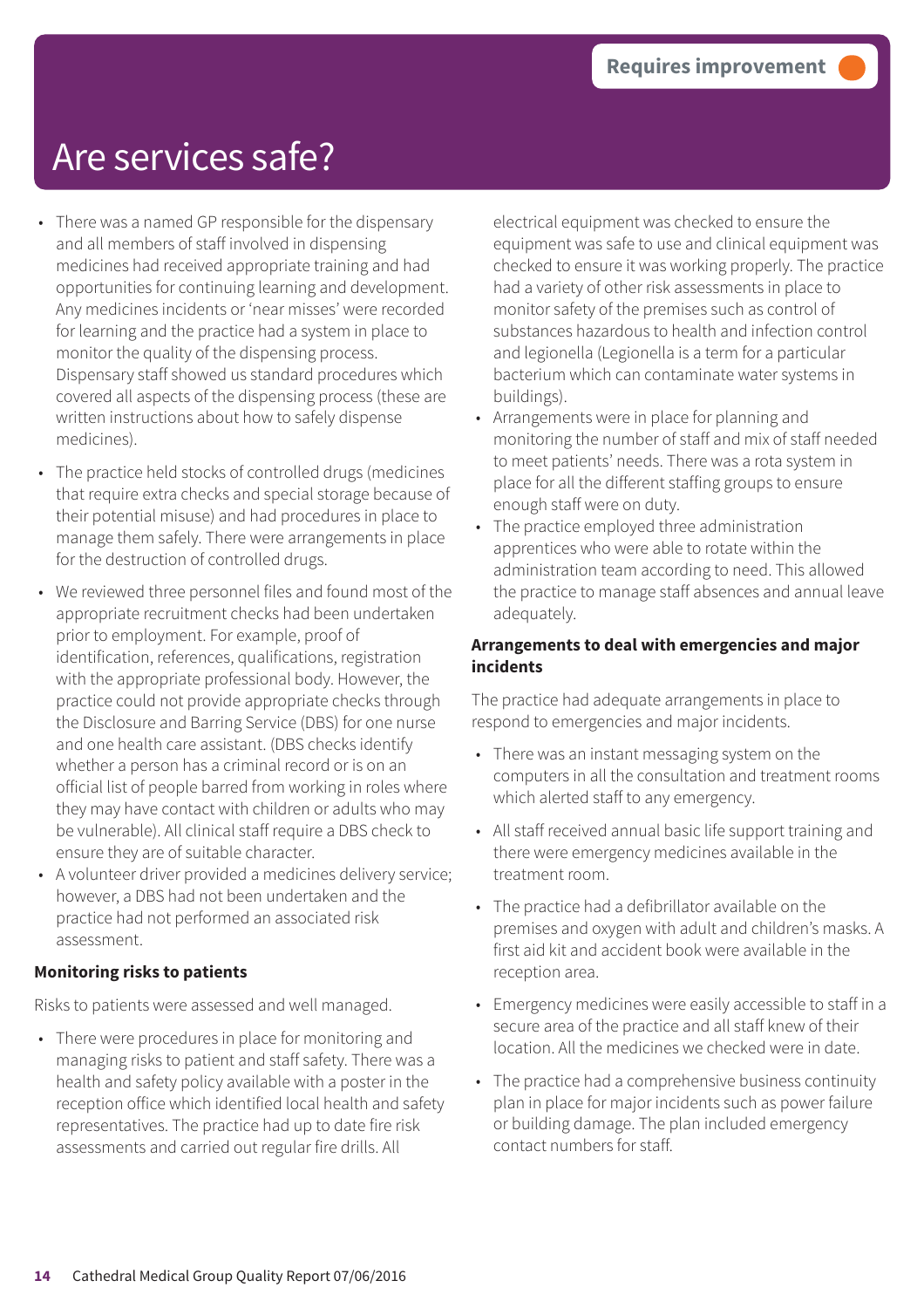## Are services effective?

(for example, treatment is effective)

# **Our findings**

#### **Effective needs assessment**

The practice assessed needs and delivered care in line with relevant and current evidence based guidance and standards, including National Institute for Health and Care Excellence (NICE) best practice guidelines.

- The practice had systems in place to keep all clinical staff up to date. Staff had access to guidelines from NICE and used this information to deliver care and treatment that met patients' needs.
- The practice monitored that these guidelines were followed through risk assessments, audits and random sample checks of patient records.

#### **Management, monitoring and improving outcomes for people**

The practice used the information collected for the Quality and Outcomes Framework (QOF) and performance against national screening programmes to monitor outcomes for patients. (QOF is a system intended to improve the quality of general practice and reward good practice). The most recent published results were 97.8% of the total number of points available. Data from 2014/15 showed:

- Performance for diabetes related indicators was mixed. Some were similar to, some were lower, and some were above the clinical commissioning group (CCG) and national averages. For example, patients with diabetes who had a blood pressure reading in the preceding 12 months of 140/80mmHg or less was 74% which was lower than the CCG average of 80% and similar to the national average of 78%; and the percentage of patients with diabetes who had a record of a foot examination and risk classification within the preceding 12 months was 93% which was similar to the CCG average of 91% and the national average of 88%.
- The practice achieved above the national average for their management of patients with poor mental health. For example, 91% of their patients with schizophrenia, bipolar affective disorder and other psychoses had a comprehensive care plan documented in their records within the last 12 months which was similar to the CCG average of 90% and the national average of 88%.
- The practice achieved above the national average for their management of patients diagnosed with dementia who had received a face-to-face review within the preceding 12 months, 88% compared to the CCG average of 82% and the national average of 84%.
- The percentage of patients registered with the practice with hypertension having regular blood pressure tests was below the national average at 75% in comparison with the CCG average of 83% and the national average of 84%..
- The exception reporting was significantly higher than average for cancer (51% compared with CCG average of 16% and national average of 7%), asthma (32% compared with CCG average of 16% and national average of 7%), mental health (35% compared with CCG average of 20% and national average of 11%) and rheumatoid arthritis (48% compared with CCG average of 19% and national average of 7%). (Exception reporting is the removal of patients from QOF calculations where, for example, the patients are unable to attend a review meeting or certain medicines cannot be prescribed because of side effects). The practice showed us evidence that they were working to reduce their levels of exception reporting. This included a review of their exception coding procedures and identifying and following up patients who did not respond to invitations for annual reviews of their needs.
- The practice explained that the exception reporting was significantly higher for patients with rheumatoid arthritis due to the high number of patients under the care of a hospital consultant who had chosen not to have routine follow up with the practice.

There was evidence of quality improvement including clinical audit.

- We saw evidence of tenclinical audits which had been completed in the last two years, seven of these were completed audits where the improvements made were implemented and monitored.
- The practice participated in local audits, national benchmarking, accreditation, peer review and research.
- Findings were used by the practice to improve services. For example, there had been a recent audit on antibiotics prescribing for patients presenting with a sore throat to ascertain whether the practice was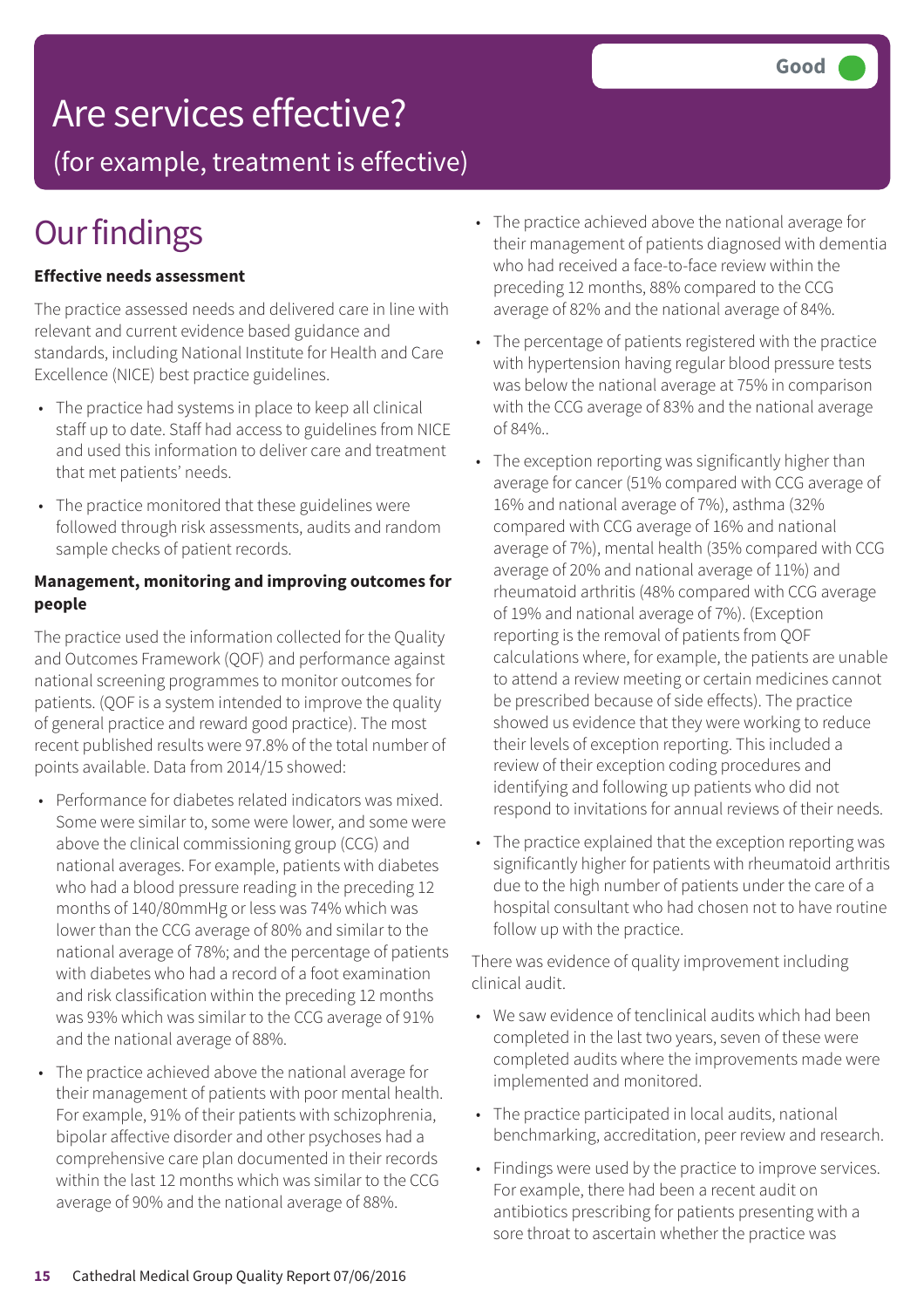# Are services effective?

### (for example, treatment is effective)

adhering to clinical guidelines. This resulted in feedback and teaching to improve adherence and knowledge of the appropriate treatments. A second cycle was completed which showed improved adherence to prescribing guidelines.

#### **Effective staffing**

Staff had the skills, knowledge and experience to deliver effective care and treatment.

- The practice had an induction programme for all newly appointed staff. This covered such topics as safeguarding, infection prevention and control, fire safety, health and safety and confidentiality.
- The practice could demonstrate how they ensured role-specific training and updating for relevant staff.
- Staff administering vaccines and taking samples for the cervical screening programme had received specific training which had included an assessment of competence. Staff who administered vaccines could demonstrate how they stayed up to date with changes to the immunisation programmes, for example by access to on line resources and discussion at practice meetings.
- The learning needs of staff were identified through a system of appraisals, meetings and reviews of practice development needs. Staff had access to appropriate training to meet their learning needs and to cover the scope of their work. This included ongoing support, one-to-one meetings, coaching and mentoring, clinical supervision and facilitation and support for revalidating GPs. All staff had received an appraisal within the last 12 months.
- Staff received training that included: safeguarding, fire safety awareness, basic life support and information governance. Staff had access to and made use of e-learning training modules, off site training days and in-house training.

#### **Coordinating patient care and information sharing**

The information needed to plan and deliver care and treatment was available to relevant staff in a timely and accessible way through the practice's patient record system and their intranet system.

• This included care and risk assessments, care plans, medical records and investigation and test results.

• The practice shared relevant information with other services in a timely way, for example when referring patients to other services.

Staff worked together and with other health and social care professionals to understand and meet the range and complexity of patients' needs and to assess and plan ongoing care and treatment. This included when patients moved between services, including when they were referred, or after they were discharged from hospital. Meetings took place with other health care professionals on a two weekly basis when care plans were routinely reviewed and updated for patients with complex needs.

#### **Consent to care and treatment**

Staff sought patients' consent to care and treatment in line with legislation and guidance.

- Staff understood the relevant consent and decision-making requirements of legislation and guidance, including the Mental Capacity Act 2005. When providing care and treatment for children and young people, staff carried out assessments of capacity to consent in line with relevant guidance.
- Where a patient's mental capacity to consent to care or treatment was unclear the GP or practice nurse assessed the patient's capacity and, recorded the outcome of the assessment.
- The process for seeking consent was monitored through patient records audits.

#### **Supporting patients to live healthier lives**

The practice identified patients who may be in need of extra support. For example, patients receiving end of life care, carers, those at risk of developing a long-term condition and those requiring advice on their diet or smoking and alcohol. These services were nurse led.

The practice's uptake for the cervical screening programme was 82%, which was comparable to the Clinical Commissioning Group (CCG) average of 83% and the national average of 82%. There was a policy to offer telephone reminders for patients who did not attend for their cervical screening test. The practice demonstrated how they encouraged uptake of the screening programme by using information in different languages and for those with a learning disability and they ensured a female sample taker was available. The practice also encouraged its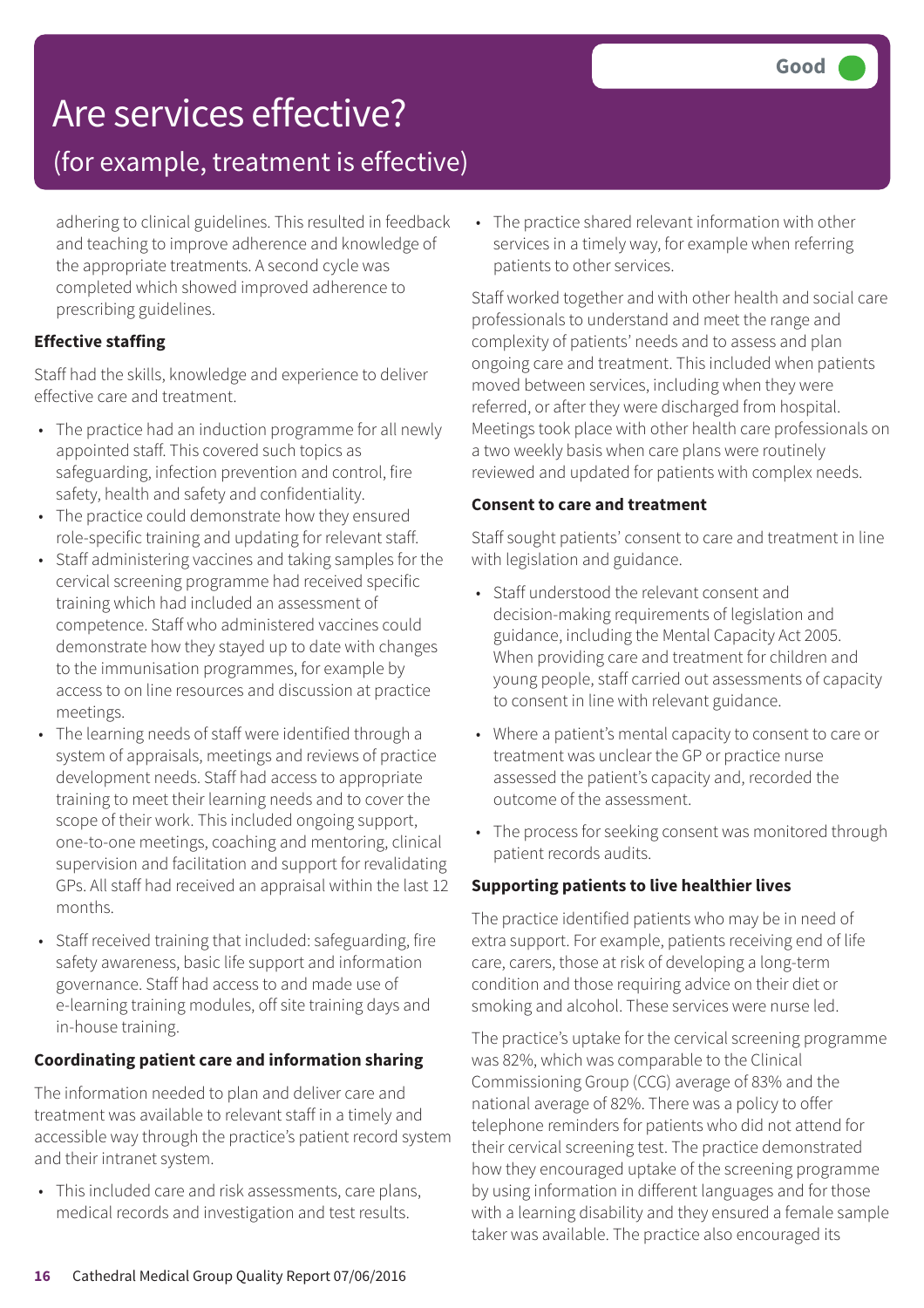## Are services effective? (for example, treatment is effective)

patients to attend national screening programmes for bowel and breast cancer screening. There were failsafe systems in place to ensure results were received for all samples sent for the cervical screening programme and the practice followed up women who were referred as a result of abnormal results.

Childhood immunisation rates for the vaccinations given were comparable to CCG averages. For example, childhood immunisation rates for the vaccinations given to under two year olds ranged from 94% to 97% (CCG 93% to 97%) and five year olds from 86% to 96% (CCG 89% to 96%).

Patients had access to appropriate health assessments and checks. These included health checks for new patients and NHS health checks for patients aged 40–74. Appropriate follow-ups for the outcomes of health assessments and checks were made, where abnormalities or risk factors were identified.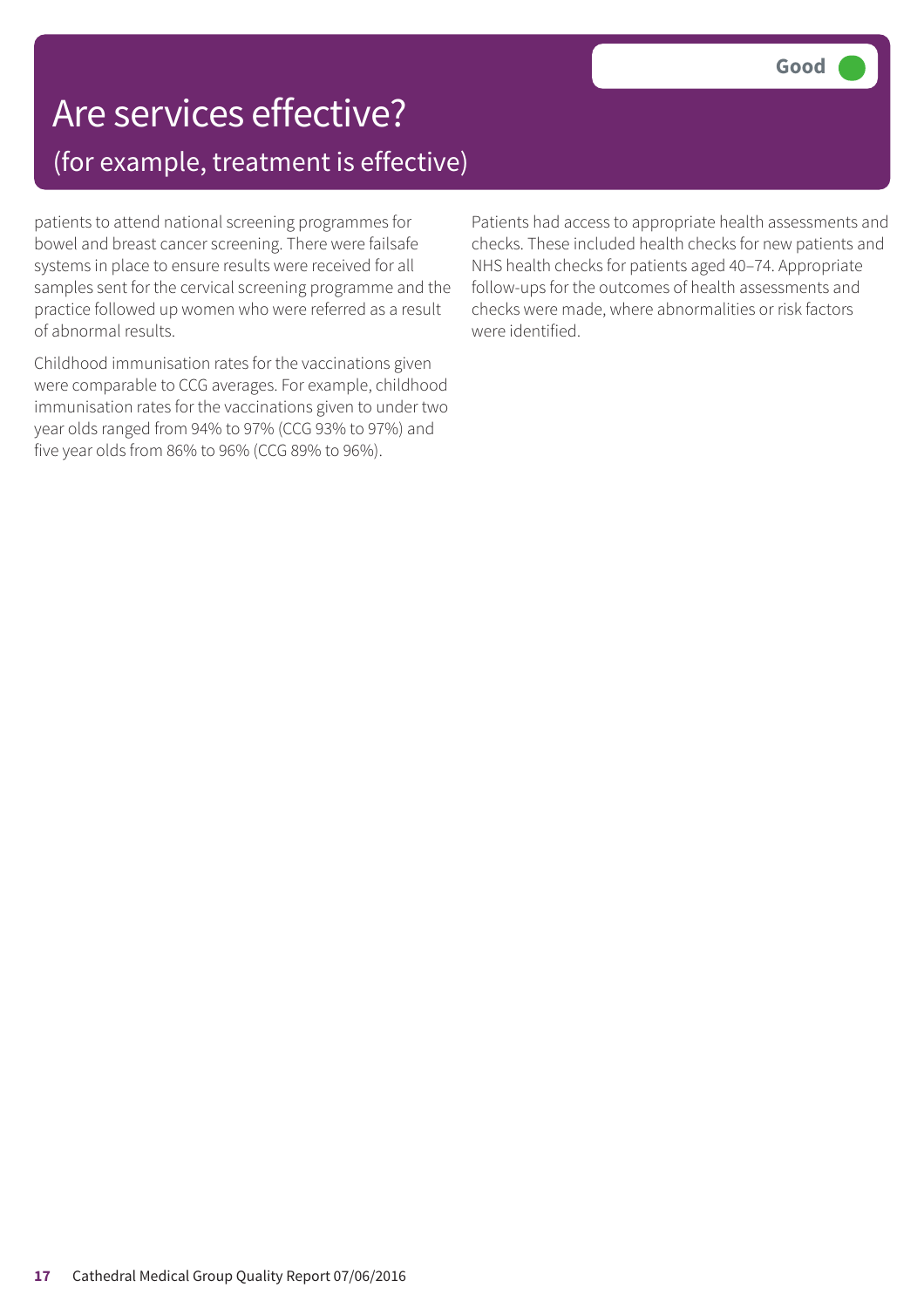# Are services caring?

# **Our findings**

#### **Kindness, dignity, respect and compassion**

We observed members of staff were courteous and very helpful to patients and treated them with dignity and respect.

- Curtains were provided in consulting rooms to maintain patients' privacy and dignity during examinations, investigations and treatments.
- We noted that consultation and treatment room doors were closed during consultations; conversations taking place in these rooms could not be overheard.
- Reception staff knew when patients wanted to discuss sensitive issues or appeared distressed they could offer them a private room to discuss their needs.

All of the 15 patient Care Quality Commission comment cards we received were positive about the service experienced. Patients said they felt the practice offered an excellent service and staff were helpful, caring and treated them with dignity and respect. Patients commented on the friendly and professional approach of the staff.

We spoke with four members of the virtual patient participation group (PPG). They also told us they were satisfied with the care provided by the practice and said their dignity and privacy was respected.

Results from the national GP patient survey showed patients felt they were treated with compassion, dignity and respect. The practice was in line with local and national averages for its satisfaction scores on consultations with GPs and nurses. However, the results for helpfulness of receptionists at the practice were lower than local and national averages. For example:

- 90% of patients said the GP was good at listening to them compared to the clinical commissioning group (CCG) average of 89% and the national average of 89%.
- 85% of patients said the GP gave them enough time compared to the CCG average of 87% and the national average of 87%.
- 95% of patients said they had confidence and trust in the last GP they saw compared to the CCG average of 96% and the national average of 95%.
- 89% of patients said the last GP they spoke to was good at treating them with care and concern compared to the CCG average of 86% and the national average of 85%.
- 94% of patients said the last nurse they spoke to was good at treating them with care and concern compared to the CCG average of 91% and the national average of 91%.
- 75% of patients said they found the receptionists at the practice helpful, which is significantly lower than the CCG average of 88% and the national average of 87%.

The practice had made some changes based on the feedback from this survey including the introduction of a new appointments system. A subsequent patient survey was conducted by the practice which showed some improvements in patient satisfaction. The practice also initiated an action plan in response to the patient comments. For example, more staff were made available to answer the phones during the busy first hour of the day.

#### **Care planning and involvement in decisions about care and treatment**

Patients told us they felt involved in decision making about the care and treatment they received. They also told us they felt listened to and supported by staff and had sufficient time during consultations to make an informed decision about the choice of treatment available to them. Patient feedback from the comment cards we received was also positive and aligned with these views. We also saw that care plans were personalised.

Results from the national GP patient survey showed patients responded positively to questions about their involvement in planning and making decisions about their care and treatment. Results were in line with local and national averages. For example:

- 90% of patients said the last GP they saw was good at explaining tests and treatments compared to the CCG average of 87% and the national average of 86%.
- 87% of patients said the last GP they saw was good at involving them in decisions about their care compared to the CCG average of 82% and the national average of 82%.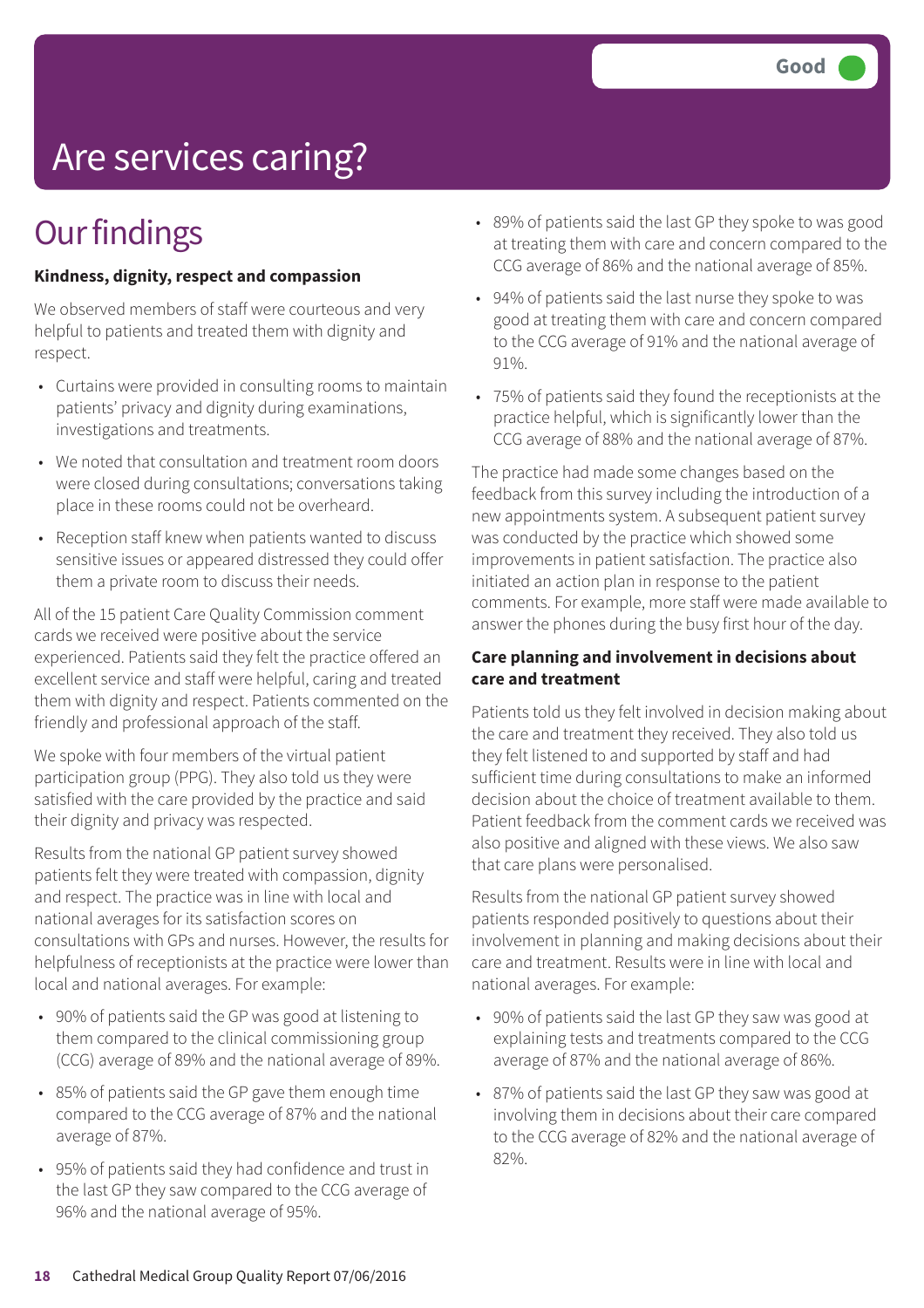# Are services caring?

• 91% of patients said the last nurse they saw was good at involving them in decisions about their care compared to the CCG average of 85% and the national average of 85%.

The practice provided facilities to help patients be involved in decisions about their care:

- Staff told us that translation services were available for patients who did not have English as a first language. We saw notices in the reception areas informing patients this service was available.
- Information leaflets were available in easy read format.

#### **Patient and carer support to cope emotionally with care and treatment**

Patient information leaflets and notices were available in the patient waiting area which told patients how to access a number of support groups and organisations. Information about support groups was also available on the practice website.

The practice's computer system alerted GPs if a patient was also a carer. The practice had identified 257 patients as carers (2% of the practice list). Written information was on display in the waiting room to direct carers to the various avenues of support available to them.

Staff told us that if families had suffered bereavement, their usual GP contacted them or sent them a sympathy card. This call was either followed by a patient consultation at a flexible time and location to meet the family's needs and/or by giving them advice on how to find a support service.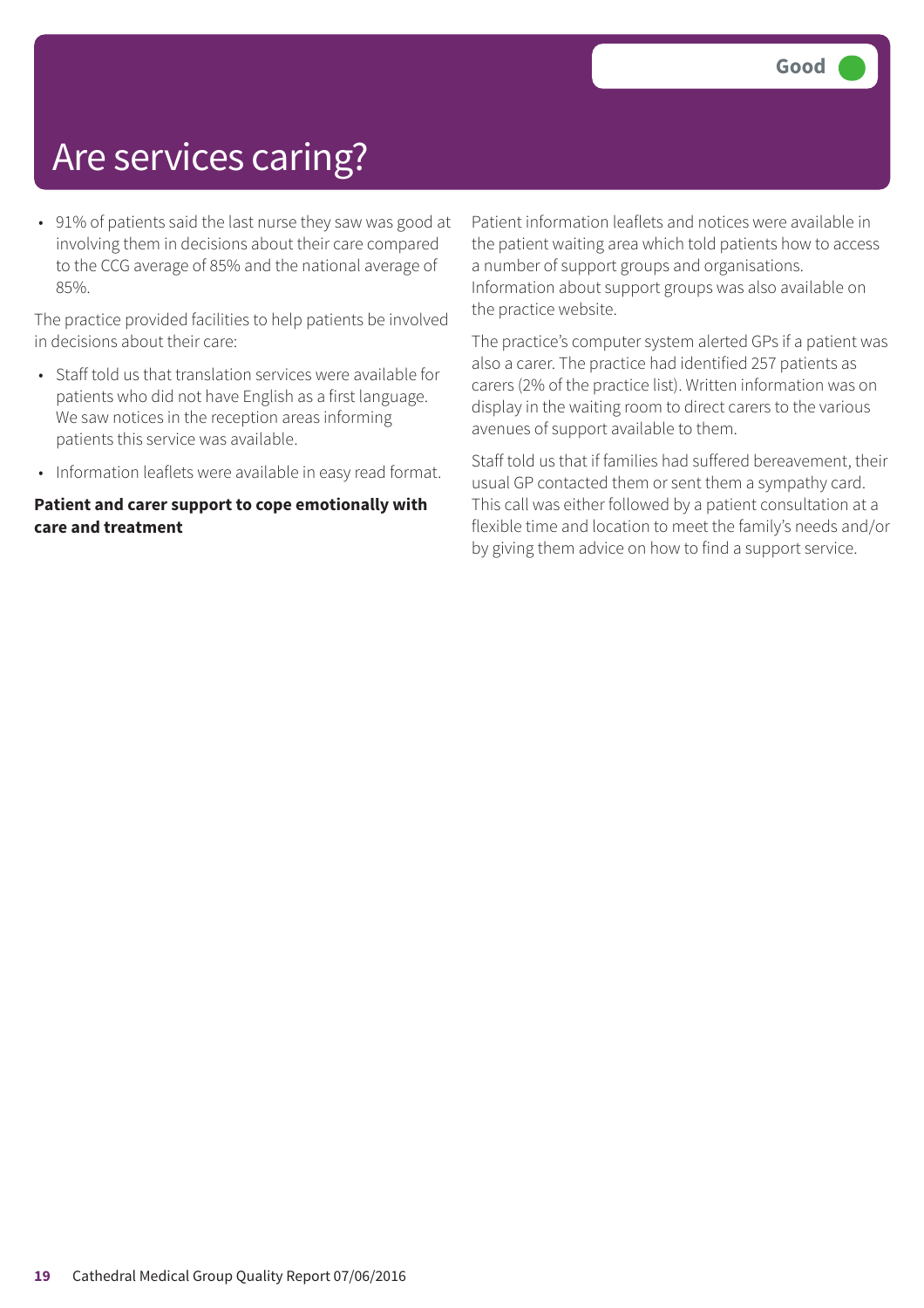# Are services responsive to people's needs?

(for example, to feedback?)

# **Our findings**

#### **Responding to and meeting people's needs**

The practice reviewed the needs of its local population and engaged with the NHS England Area Team and Clinical Commissioning Group (CCG) to secure improvements to services where these were identified.

- The practice offered an extended access clinic 'on Mondays from 7am to 8am and from 6:30pm to 8:50pm and Wednesday evenings from 6:30pm to until 7:30pm for working patients who could not attend during normal opening hours.
- The practice sent out appointment reminders and health promotion information by text message for patients' convenience.
- There were longer appointments available for patients with a learning disability.
- Home visits were available for older patients and patients who had clinical needs which resulted in difficulty attending the practice.
- Same day appointments were available for children and those patients with medical problems that require same day consultation.
- Patients were able to receive travel vaccinations available on the NHS as well as those only available privately/were referred to other clinics for vaccines available privately.
- There were disabled facilities, a hearing loop and translation services available.
- The practice ran a weekly leg ulcer clinic for patients requiring complex wound care. We saw evidence of improvements in care and treatment response time for these patients.

#### **Access to the service**

The practice was open between 8:30am until 6pm Monday to Friday. Appointments were from 8:30am to 6pm daily. Extended hours appointments were offered at the following times on Mondays from 7am to 8am and from 6:30pm to 8:50pm and on Wednesdays from 6:30pm to 7:30pm. In addition to pre-bookable appointments that could be booked up to four weeks in advance, urgent appointments were also available for people that needed them.

Results from the national GP patient survey showed that patient's satisfaction with how they could access care and treatment was lower than local and national averages.

- 64% of patients were satisfied with the practice's opening hours compared to the clinical commissioning group (CCG) average of 77% and the national average of 78%.
- 60% of patients said they could get through easily to the practice by phone compared to the CCG average of 73% and the national average of 73%.

The practice had made changes to their appointments system in response to these results by extending their opening hours and increasing the number of staff available to answer the phones at busy times. A subsequent in house patient survey showed improvement in patient satisfaction and comment cards collected on the day of inspection showed that people were able to get appointment when they needed them. However, two of the patients we spoke with on the day of inspection told us that they were not always able to get appointments when they needed them.

The practice had a system in place to assess:

- whether a home visit was clinically necessary; and
- the urgency of the need for medical attention.

In cases where the urgency of need was so great that it would be inappropriate for the patient to wait for a GP home visit, alternative emergency care arrangements were made. Clinical and non-clinical staff were aware of their responsibilities when managing requests for home visits.

#### **Listening and learning from concerns and complaints**

The practice had an effective system in place for handling complaints and concerns.

- Its complaints policy and procedures were in line with recognised guidance and contractual obligations for GPs in England.
- The practice manager was the designated responsible person who handled all complaints in the practice.
- Complaints leaflets on display in the reception and waiting room were available to help patients understand the complaints system.

We looked at 27 complaints received in the last 12 months and found that these were dealt with in a timely way and with openness and transparency. Lessons were learnt from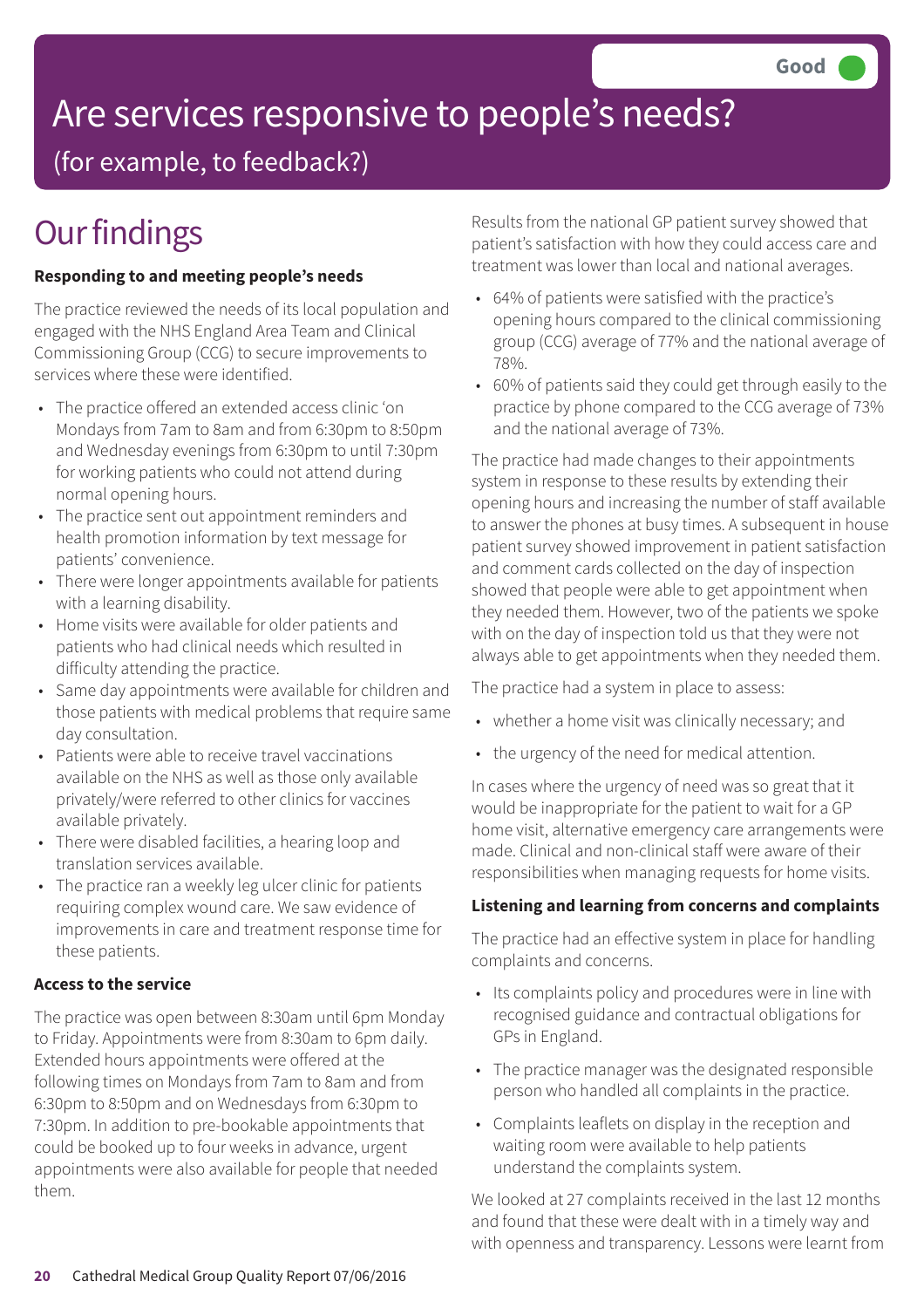## Are services responsive to people's needs? (for example, to feedback?)

individual concerns and complaints and also from analysis of trends and action was taken to as a result to improve the quality of care. For example, a patient complained that she had been booked into three separate clinics to have her annual diabetic review which meant she needed to attend the practice on separate occasions. The nursing team had a system of offering these appointments at the same time

however, after investigation the practice found that some of the reception staff were unaware of this service. The reception team were educated to ensure this did not happen again and the patient was given more suitable appointment times along with a written and verbal apology.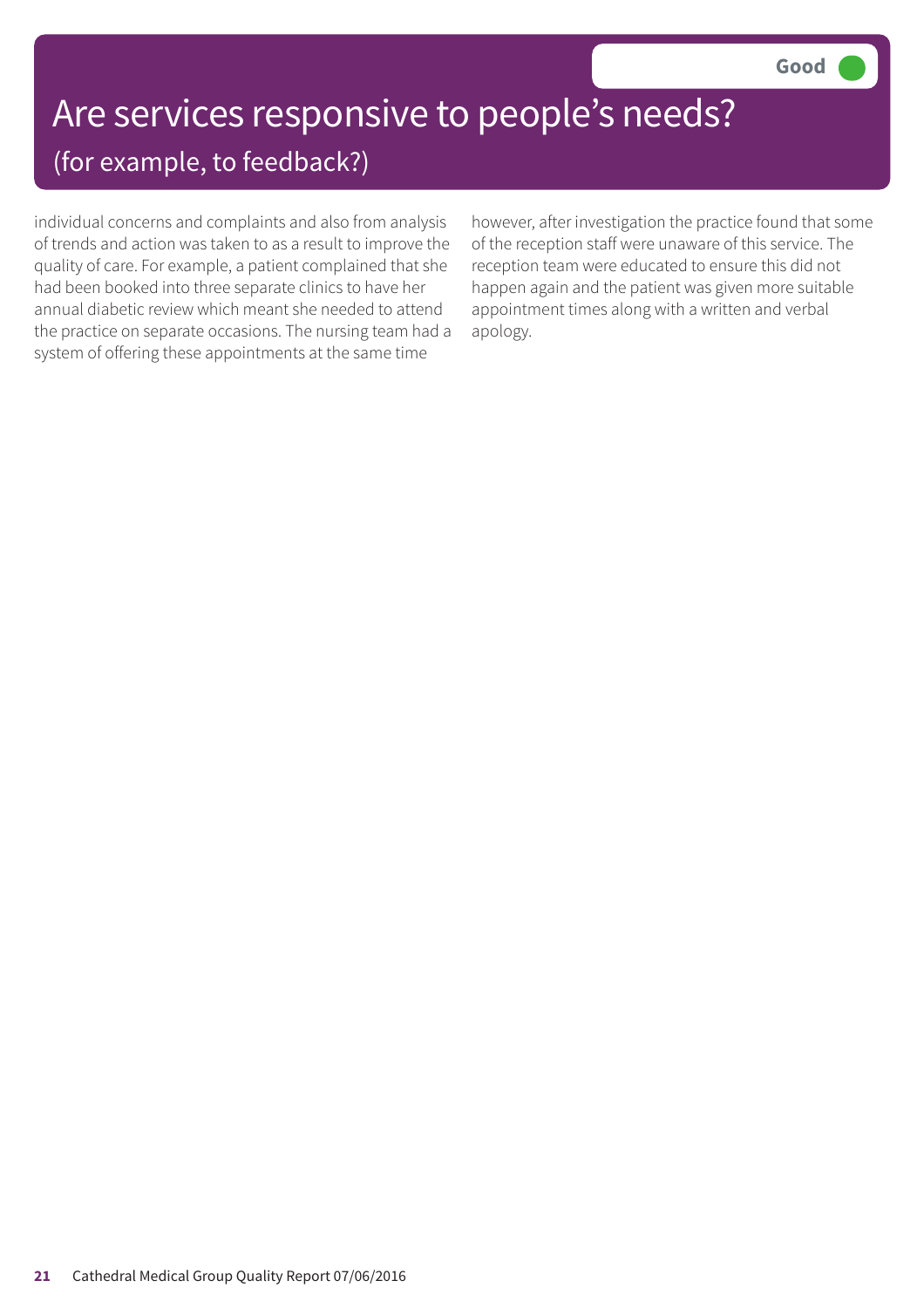## Are services well-led?

(for example, are they well-managed and do senior leaders listen, learn and take appropriate action)

# **Our findings**

#### **Vision and strategy**

The practice had a clear vision to deliver high quality care and promote good outcomes for patients.

- The practice had a mission statement which was displayed in the waiting areas and staff knew and understood the values.
- The practice had a robust strategy and supporting business plans which reflected the vision and values and were regularly monitored.

#### **Governance arrangements**

The practice had an overarching governance framework which supported the delivery of the strategy and good quality care. This outlined the structures and procedures in place and ensured that:

- There was a clear staffing structure and that staff were aware of their own roles and responsibilities.
- Practice specific policies were implemented and were available to all staff.
- A comprehensive understanding of the performance of the practice was maintained
- A programme of continuous clinical and internal audit was used to monitor quality and to make improvements.
- There were robust arrangements for identifying, recording and managing risks, issues and implementing mitigating actions.

#### **Leadership and culture**

On the day of inspection the partners in the practice demonstrated they had the experience, capacity and capability to run the practice and ensure high quality care. They told us they prioritised safe, high quality and compassionate care. Staff told us the partners were very approachable and always took the time to listen to all members of staff.

The provider was aware of and had systems in place to ensure compliance with the requirements of the duty of candour. (The duty of candour is a set of specific legal requirements that providers of services must follow when things go wrong with care and treatment). This included

support training for all staff on communicating with patients about notifiable safety incidents. The partners encouraged a culture of openness and honesty. The practice had systems in place to ensure that when things went wrong with care and treatment::

- The practice gave affected people reasonable support, truthful information and a verbal and written apology
- The practice kept written records of verbal interactions as well as written correspondence.

There was a clear leadership structure in place and staff felt supported by management.

- Staff told us the practice held regular team meetings.
- Staff told us there was an open culture within the practice and they had the opportunity to raise any issues at team meetings and felt confident and supported in doing so. We noted team away days were held annually.
- Staff said they felt respected, valued and supported, particularly by the partners in the practice. All staff were involved in discussions about how to run and develop the practice, and the partners encouraged all members of staff to identify opportunities to improve the service delivered by the practice.
- There was an 'employee of the month' system in place which included commendation from the partners along with a small prize. This was popular among staff who said they found it motivating.

#### **Seeking and acting on feedback from patients, the public and staff**

The practice encouraged and valued feedback from patients, the public and staff. It proactively sought patients' feedback and engaged patients in the delivery of the service. Information detailing patient comments and feedback results was available for patients to peruse in the waiting room and on the website. Staff told us they were proud of the communication within the practice.

• The practice had gathered feedback from patients through the virtual patient participation group (PPG) and through surveys and complaints received. The virtual PPG was involved in patient surveys and submitted proposals for improvements to the practice management team.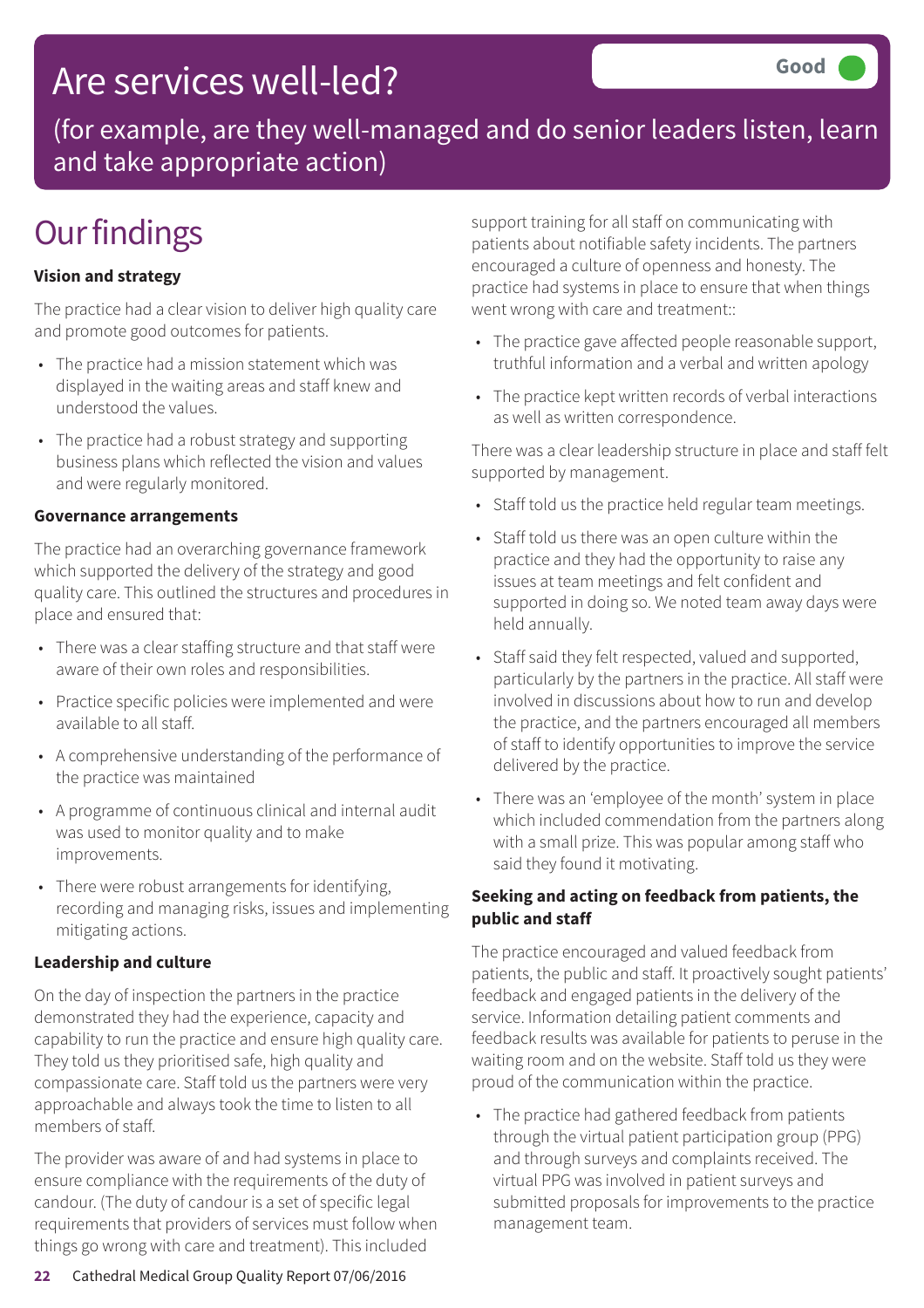# Are services well-led?

(for example, are they well-managed and do senior leaders listen, learn and take appropriate action)

• The practice had gathered feedback from staff through annual appraisals, staff away days and regular team meetings. Staff told us they would not hesitate to give feedback to each other and discuss any concerns or issues with colleagues and management. A very open culture was evident whereby all staff felt they had a voice. Staff also told us they felt involved and engaged to improve how the practice was run.

#### **Continuous improvement**

There was a focus on continuous learning and improvement at all levels within the practice. The practice team was forward thinking and part of local pilot schemes to improve outcomes for patients in the area.